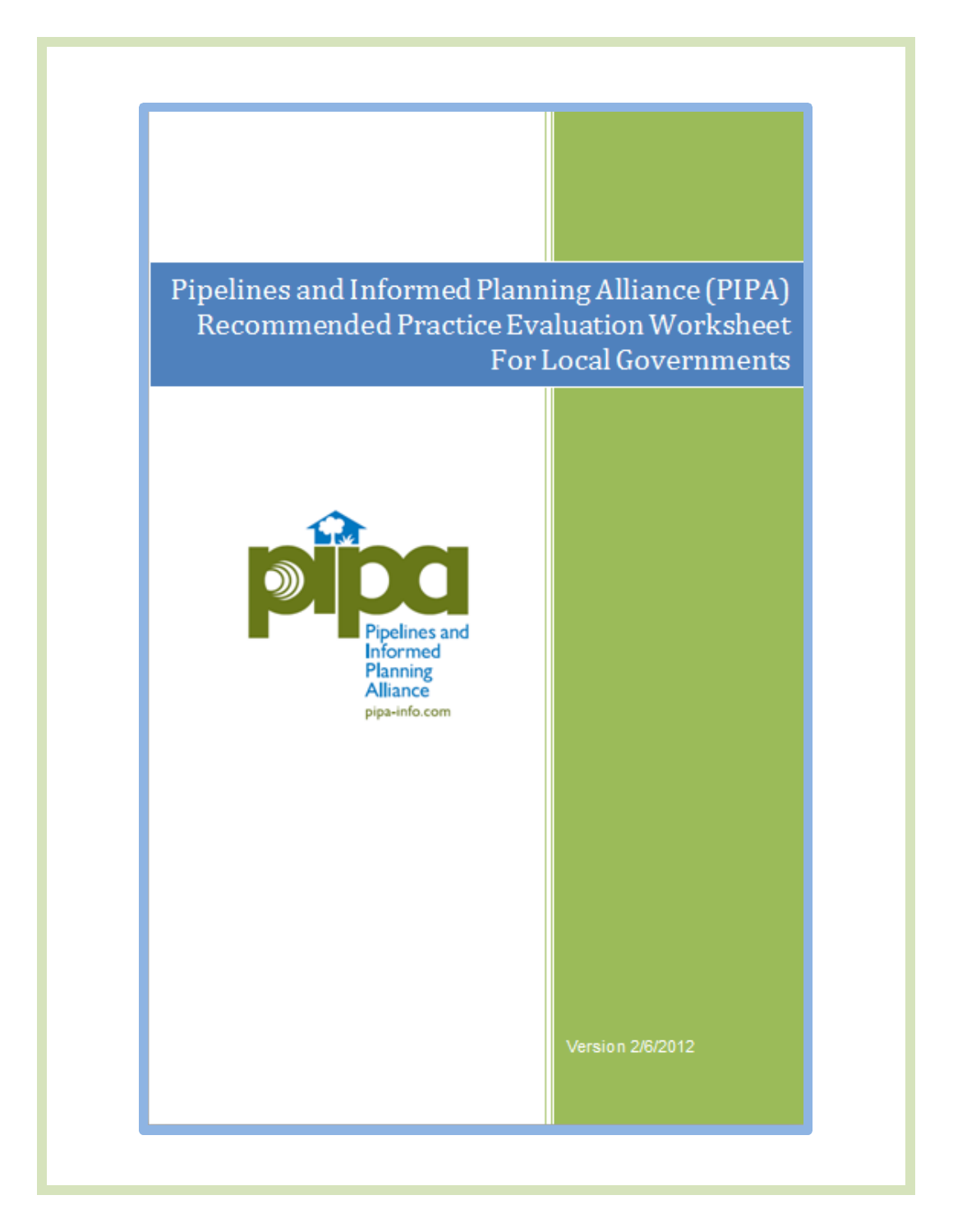#### **Pipelines and Informed Planning Alliance (PIPA)**

PIPA is a stakeholder initiative led and supported by the US Department of Transportation's Pipeline and Hazardous Materials Safety Administration (PHMSA). PIPA's goal is to reduce risks and improve the safety of affected communities and transmission pipelines through implementation of recommended practices related to risk-informed land use and development near transmission pipelines. The PIPA recommended practices are not mandated by any public or private entity. However, they were developed by task teams of representative stakeholders using a consensus agreement process and the PIPA participants recommend that all stakeholders become aware of and implement the PIPA recommended practices where appropriate.

The PIPA recommended practices describe actions for key stakeholders, including local government, transmission pipeline operators, property developers/owners, and real estate commissions, to improve pipeline safety. Local governments are encouraged to become familiar with each of the recommended practices. Even though the local government tor may not be taking action under a practice, the local government may be affected by other stakeholders implementing the practice. This document is to assist local governments in evaluating their own current practices in comparison with PIPA recommended practices.

Within the PIPA Report, each recommended practice includes the practice title, a brief practice statement, the stakeholder audience intended to take action to implement the practice, practice details, and references if applicable. The recommended practices are grouped into one of two scenarios:

- Baseline (BL) Recommended Practices **–** These practices should be implemented by stakeholders in preparation for future land use and development.
- New Development (ND) Recommended Practices *–* These practices should be implemented by stakeholders when specific new land use and development projects are proposed.

The following table shows each PIPA recommended practice statement, actions a local government might consider to implement the practice, and a column for use in describing the local government's current relevant practices and the actions needed or that are being considered to address the recommended practice. The practices are grouped in functional categories which include: Land Planning and Development, Pipeline Maintenance & Damage Prevention, Maps & Records, and Communication. Practices for which local governments have a primary action are presented first. Practices for which other stakeholders have the primary action are shaded and follow those for local governments.

Beginning, an example is provided of how a local government might evaluate how it currently addresses PIPA Recommended Practice BL01.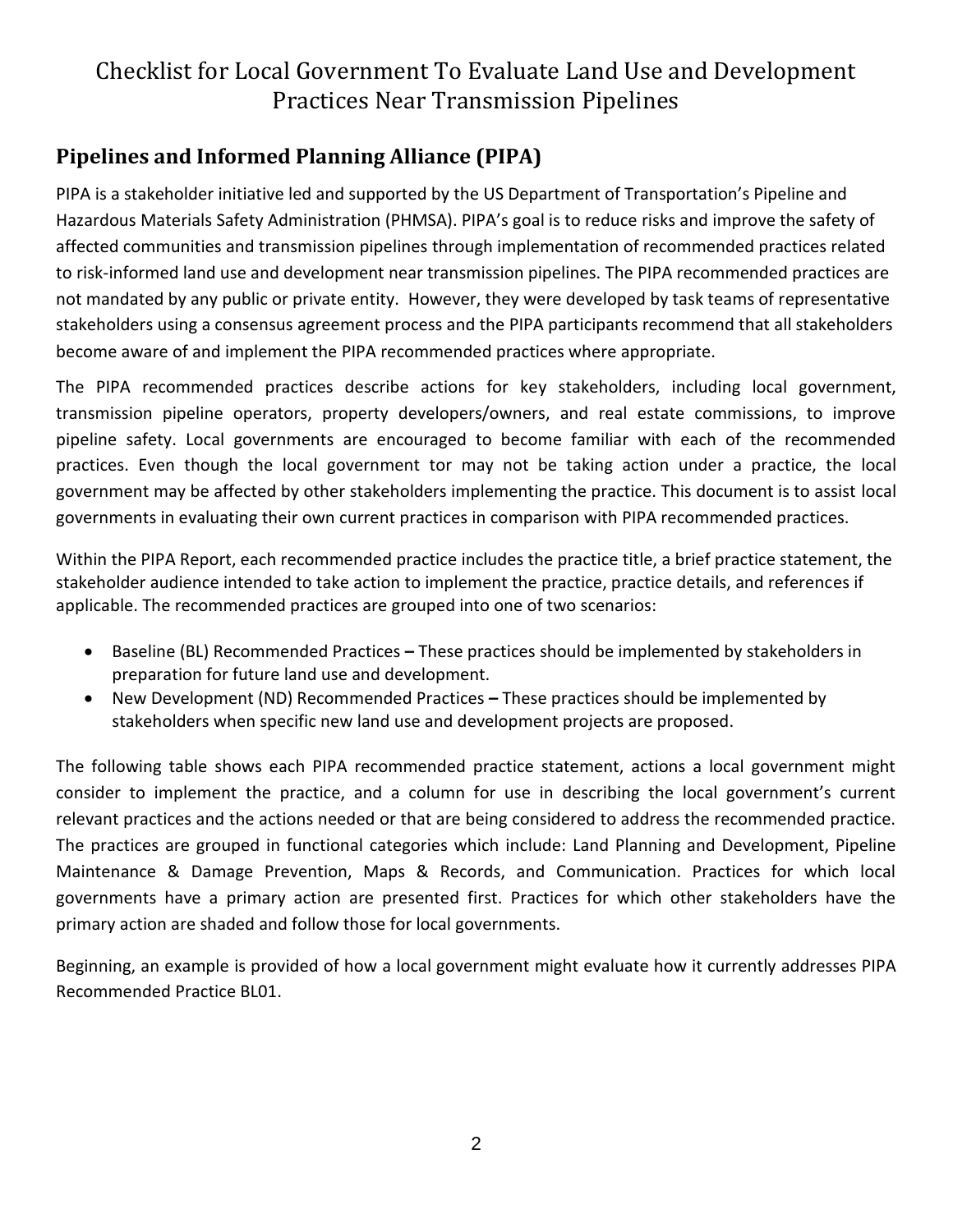| <b>PIPA</b><br>RP# | <b>Practice Title and</b><br><b>Description</b>                                                                                                                                                                                                                                                                                                                                                                                                                                                                  | <b>Local Government</b><br><b>Practice</b>                                                                                                                                                                                                                                                                                                                                             | <b>Current Practice</b><br><b>Action(s) Needed or</b><br><b>Considered</b>                                                                                                                                                                                                                                                                                                                                                                                                                                                                 |
|--------------------|------------------------------------------------------------------------------------------------------------------------------------------------------------------------------------------------------------------------------------------------------------------------------------------------------------------------------------------------------------------------------------------------------------------------------------------------------------------------------------------------------------------|----------------------------------------------------------------------------------------------------------------------------------------------------------------------------------------------------------------------------------------------------------------------------------------------------------------------------------------------------------------------------------------|--------------------------------------------------------------------------------------------------------------------------------------------------------------------------------------------------------------------------------------------------------------------------------------------------------------------------------------------------------------------------------------------------------------------------------------------------------------------------------------------------------------------------------------------|
| <b>BL01</b>        | <b>Obtain Transmission Pipeline</b><br><b>Mapping Data</b><br>Local government agencies<br>responsible for land use and<br>development planning or the issuance<br>of development permits should obtain<br>mapping data for all transmission<br>pipelines within their areas of<br>jurisdiction from PHMSA's National<br>Pipeline Mapping System or from the<br>transmission pipeline operators and<br>show these pipelines on maps used for<br>development planning.<br><b>Primary Action: Local Government</b> | Agencies responsible for land use<br>and development planning or the<br>issuance of development permits<br>should obtain mapping data for all<br>transmission pipelines within their<br>areas of jurisdiction from PHMSA's<br>National Pipeline Mapping System<br>or from the transmission pipeline<br>operators and show these<br>pipelines on maps used for<br>development planning. | N/A-Transmission pipelines not<br>mapped in county GIS. They are<br>currently not required to be<br>shown on site plans,<br>development maps, or plat<br>maps.<br>The Planning and Zoning<br>Department should work with<br>NPMS and identified pipeline<br>operators to obtain mapping<br>data for all transmission<br>pipelines within the county.<br>Mapping overlays should be<br>developed to show pipelines<br>located on plat maps. A process<br>should be implemented for<br>periodic review to ensure<br>mapping data is current. |

For more information, local governments can contact the [PHMSA Community Assistance and Technical](http://primis.phmsa.dot.gov/comm/CATS.htm?nocache=4912)  [Services \(CATS\) representatives.](http://primis.phmsa.dot.gov/comm/CATS.htm?nocache=4912) Email: [Christie.Murray@dot.gov.](mailto:Christie.Murray@dot.gov)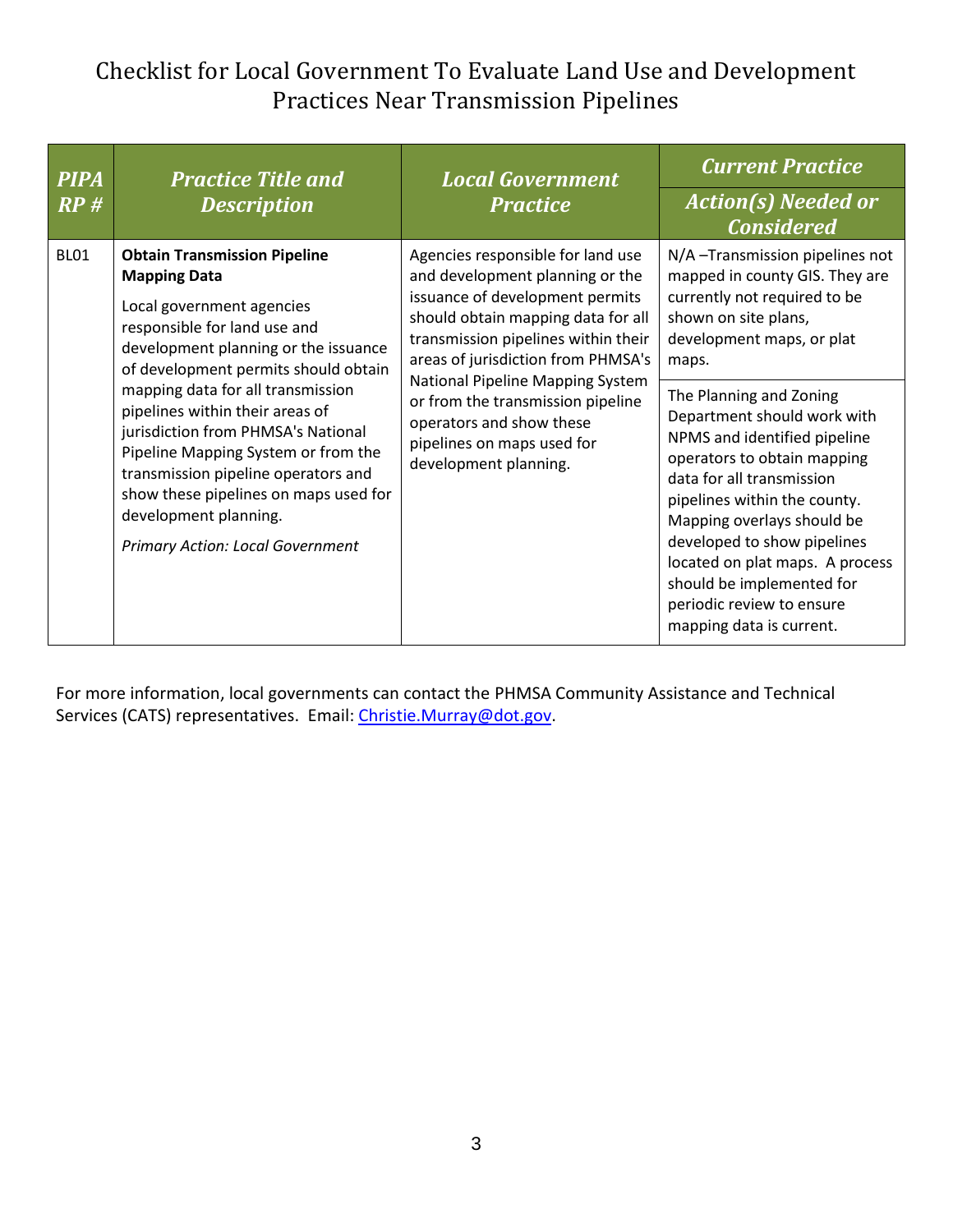| <b>PIPA</b><br>RP# | <b>Practice Title and</b><br><b>Description</b>                                                                                                                                                                                                                                                                                                                                                                                                                                                                                                                  | <b>Local Government</b><br><b>Practice</b>                                                                                                                                                                                                                                                                                                                                                                                                                                                                                                                                           | <b>Current Practice</b>                         |
|--------------------|------------------------------------------------------------------------------------------------------------------------------------------------------------------------------------------------------------------------------------------------------------------------------------------------------------------------------------------------------------------------------------------------------------------------------------------------------------------------------------------------------------------------------------------------------------------|--------------------------------------------------------------------------------------------------------------------------------------------------------------------------------------------------------------------------------------------------------------------------------------------------------------------------------------------------------------------------------------------------------------------------------------------------------------------------------------------------------------------------------------------------------------------------------------|-------------------------------------------------|
|                    |                                                                                                                                                                                                                                                                                                                                                                                                                                                                                                                                                                  |                                                                                                                                                                                                                                                                                                                                                                                                                                                                                                                                                                                      | <b>Action(s) Needed or</b><br><b>Considered</b> |
|                    |                                                                                                                                                                                                                                                                                                                                                                                                                                                                                                                                                                  | <b>Recommended Practices: Primary Action for Local Government</b>                                                                                                                                                                                                                                                                                                                                                                                                                                                                                                                    |                                                 |
|                    |                                                                                                                                                                                                                                                                                                                                                                                                                                                                                                                                                                  | <b>Land Planning and Development</b>                                                                                                                                                                                                                                                                                                                                                                                                                                                                                                                                                 |                                                 |
| BL <sub>03</sub>   | <b>Utilize Information Regarding</b><br><b>Development around Transmission</b><br><b>Pipelines</b><br>Transmission pipeline operators should<br>provide information about their<br>pipelines to local governments and<br>property developers/owners who are<br>planning development around their<br>pipelines. Local government authorities<br>regulating development should use this<br>information to establish requirements<br>regarding land use and development<br>around transmission pipelines.<br>Primary Action: Local Government,<br>Pipeline Operator | Local government authorities<br>regulating development should<br>solicit, gather, and use information<br>provided by pipeline operators to<br>establish requirements regarding<br>land use and development around<br>transmission pipelines.                                                                                                                                                                                                                                                                                                                                         |                                                 |
| BL <sub>04</sub>   | <b>Adopt Transmission Pipeline</b><br><b>Consultation Zone Ordinance</b><br>Local governments should adopt land<br>development procedures requiring<br>property developers/owners to consult<br>with transmission pipeline operators<br>early in the development process, so<br>that development designs minimize<br>risks to the populace living or working<br>nearby and are consistent with the<br>needs and legal rights of the operators.<br><b>Primary Action: Local Government</b>                                                                        | Adopt procedures requiring<br>property developers/owners to<br>consult with affected transmission<br>pipeline operators early in the<br>development process, so that<br>development designs minimize<br>risks to populations living or<br>working nearby and are consistent<br>with the needs and legal rights of<br>the pipeline operators. Approval of<br>development plans should include<br>a check-off to confirm consultation<br>has occurred. A check-off should<br>also be included to remind<br>property developer/owner that<br>calling 811 before digging is<br>required. |                                                 |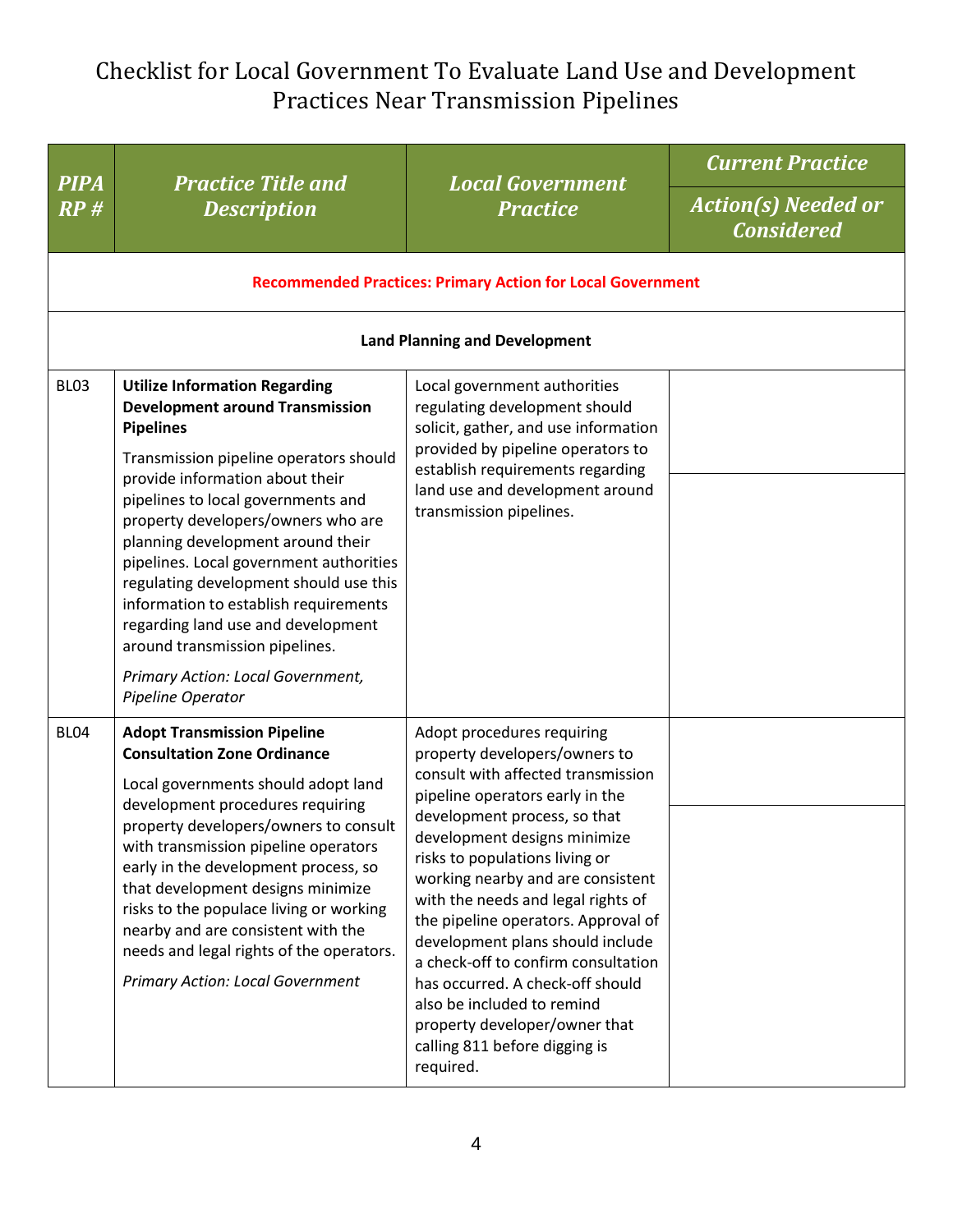| <b>PIPA</b> | <b>Practice Title and</b><br><b>Description</b>                                                                                                                                                                                                                                                                                                                                     | <b>Local Government</b><br><b>Practice</b>                                                                                                                                                                                                                                                                                                                                                                                                                                                                                                                                                                                           | <b>Current Practice</b>                         |
|-------------|-------------------------------------------------------------------------------------------------------------------------------------------------------------------------------------------------------------------------------------------------------------------------------------------------------------------------------------------------------------------------------------|--------------------------------------------------------------------------------------------------------------------------------------------------------------------------------------------------------------------------------------------------------------------------------------------------------------------------------------------------------------------------------------------------------------------------------------------------------------------------------------------------------------------------------------------------------------------------------------------------------------------------------------|-------------------------------------------------|
| RP#         |                                                                                                                                                                                                                                                                                                                                                                                     |                                                                                                                                                                                                                                                                                                                                                                                                                                                                                                                                                                                                                                      | <b>Action(s) Needed or</b><br><b>Considered</b> |
| <b>BL05</b> | <b>Define Transmission Pipeline</b><br><b>Consultation Zone</b><br>Local governments should define a<br>"consultation zone" to provide a<br>mechanism for communication<br>between property developers/owners<br>and operators of nearby transmission<br>pipelines when new land uses and<br>property developments are being<br>planned.<br><b>Primary Action: Local Government</b> | Define a "consultation zone"<br>wherein proposed land use<br>changes and development<br>occurring within the zone must be<br>communicated to affected<br>transmission pipeline operators by<br>the property developer/owner.<br>Approval of development plans<br>should require pipeline locations<br>be included in site plans and maps<br>and a check-off that the property<br>developer/owner has contacted<br>pipeline operators regarding<br>development plans within the<br>consultation zone. A check-off<br>should also be included to remind<br>property developer/owner that<br>calling 811 is required before<br>digging. |                                                 |
| <b>BL06</b> | <b>Implement New Development</b><br><b>Planning Areas around Transmission</b><br><b>Pipelines</b><br>Local governments should consider<br>implementing "planning areas" to<br>enhance safety when new land use and<br>property development is planned near<br>transmission pipelines.<br><b>Primary Action: Local Government</b>                                                    | Define and implement "planning<br>areas" to enhance safety when<br>new land use and property<br>development is planned near<br>transmission pipelines. A planning<br>area can provide for the<br>application of additional<br>development regulations,<br>standards, or guidelines to ensure<br>safety.<br>Reference PIPA Recommended<br>Practices ND11 through ND23                                                                                                                                                                                                                                                                 |                                                 |
|             |                                                                                                                                                                                                                                                                                                                                                                                     | which describe additional<br>considerations for use within a<br>planning area. Local governments<br>should discuss the development of<br>planning areas with affected<br>pipeline operators.                                                                                                                                                                                                                                                                                                                                                                                                                                         |                                                 |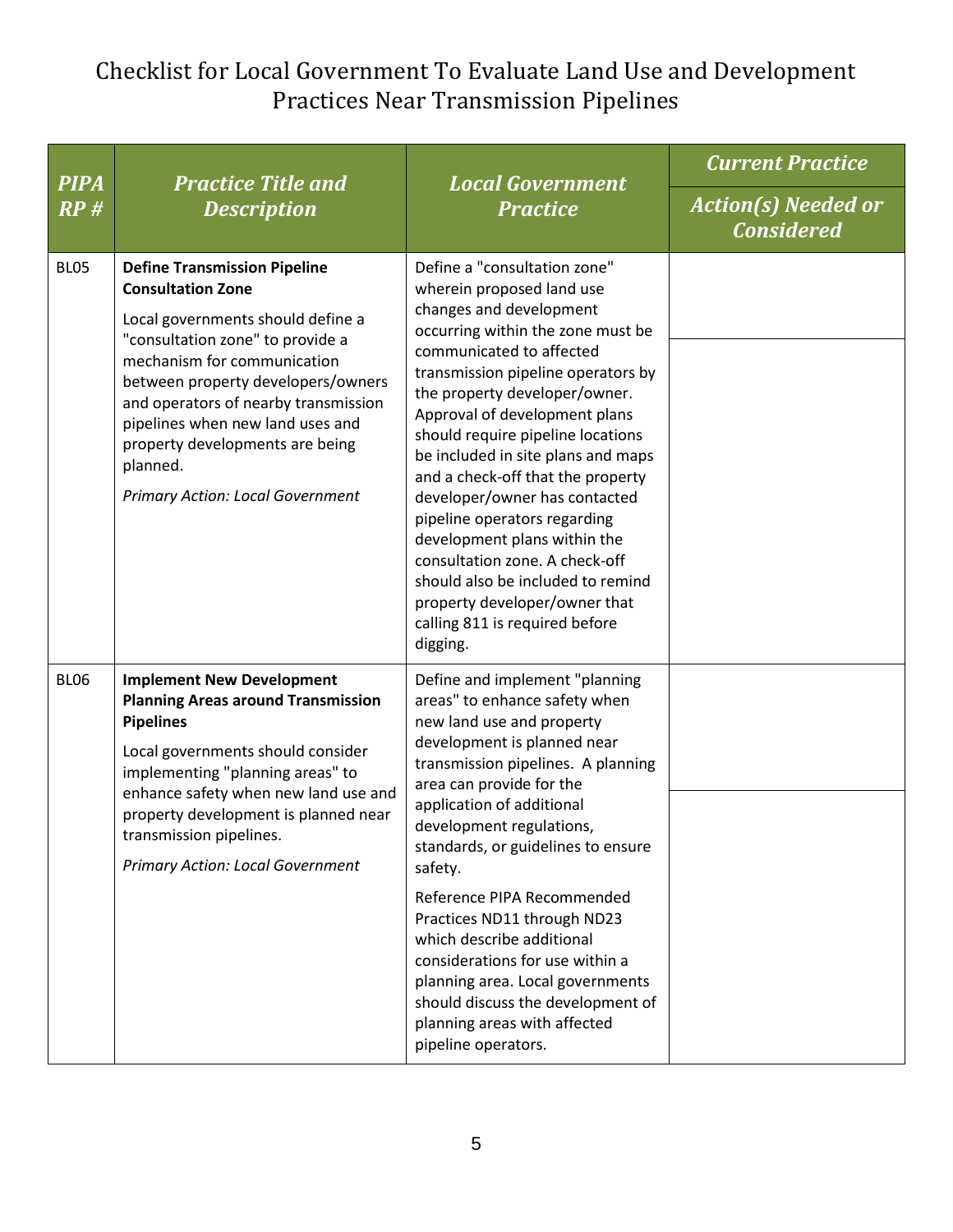| <b>PIPA</b> | <b>Practice Title and</b><br><b>Description</b>                                                                                                                                                                                                                                                                                                                                                                                                                                                   | <b>Local Government</b><br><b>Practice</b>                                                                                                                                                                                                                                                                                                                                                                                                                                                                                                                                                                                                                                                                                                                                                                                                                      | <b>Current Practice</b>                         |
|-------------|---------------------------------------------------------------------------------------------------------------------------------------------------------------------------------------------------------------------------------------------------------------------------------------------------------------------------------------------------------------------------------------------------------------------------------------------------------------------------------------------------|-----------------------------------------------------------------------------------------------------------------------------------------------------------------------------------------------------------------------------------------------------------------------------------------------------------------------------------------------------------------------------------------------------------------------------------------------------------------------------------------------------------------------------------------------------------------------------------------------------------------------------------------------------------------------------------------------------------------------------------------------------------------------------------------------------------------------------------------------------------------|-------------------------------------------------|
| RP#         |                                                                                                                                                                                                                                                                                                                                                                                                                                                                                                   |                                                                                                                                                                                                                                                                                                                                                                                                                                                                                                                                                                                                                                                                                                                                                                                                                                                                 | <b>Action(s) Needed or</b><br><b>Considered</b> |
| <b>ND06</b> | <b>Require Consideration of Transmission</b><br><b>Pipeline Facilities in Land</b><br><b>Development Design</b><br>Whenever development is proposed<br>on property containing transmission<br>pipeline facilities, local governments<br>should require that the submitted land<br>development plans address in detail<br>the steps necessary to safely integrate<br>the transmission pipeline into the<br>design of the project.<br>Primary Action: Local Government,<br>Property Developer/Owner | Require that land development<br>plans submitted for approval<br>address in detail the steps<br>necessary to safely integrate<br>affected transmission pipelines<br>into the design of the project. This<br>should be included along with<br>other issues that must be<br>addressed as part of the land<br>development process, such as the<br>availability of potable water,<br>sewer, adequate roads,<br>environmental constraints, etc.<br>Require documented consideration<br>of PIPA Recommended Practices<br>ND11 through ND23, as applicable,<br>for new land development located<br>within a transmission pipeline<br>planning area, to reduce the<br>potential safety impacts of<br>transmission pipeline incidents and<br>to avoid interference with pipeline<br>operations when development is<br>adjacent to or crosses a pipeline<br>right-of-way. |                                                 |
| <b>ND08</b> | <b>Collaborate on Alternate Use and</b><br><b>Development of Transmission Pipeline</b><br>Right-of-Way<br>Property developers/owners, local<br>governments and transmission pipeline<br>operators may collaborate on<br>alternative use of the transmission<br>pipeline right-of-way and related<br>maintenance.<br>Primary Action: Local Government,<br>Property Developer/Owner, Pipeline<br><b>Operators</b>                                                                                   | Collaborate with operators and<br>affected property<br>developers/owners to identify<br>alternative uses of transmission<br>pipeline rights-of-way and define<br>who would maintain the rights-of-<br>way under specific circumstances.                                                                                                                                                                                                                                                                                                                                                                                                                                                                                                                                                                                                                         |                                                 |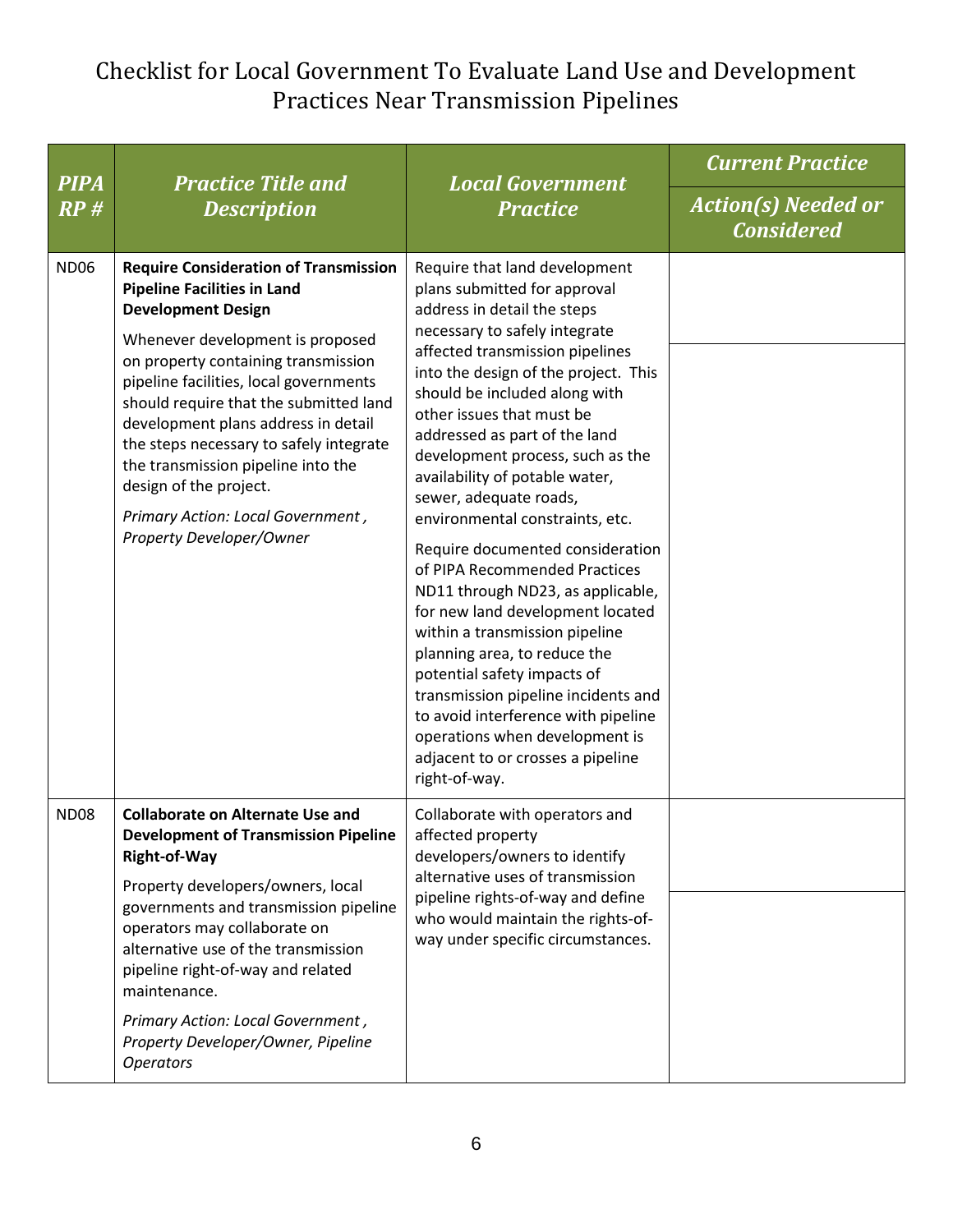| <b>PIPA</b> | <b>Practice Title and</b><br><b>Description</b>                                                                                                                                                                                                                                                                                                                                                                                                                                         | <b>Local Government</b><br><b>Practice</b>                                                                                                                                                                                                                                                                                                                                                                                                                                                                                                                                                                                                                                                                                         | <b>Current Practice</b>                         |
|-------------|-----------------------------------------------------------------------------------------------------------------------------------------------------------------------------------------------------------------------------------------------------------------------------------------------------------------------------------------------------------------------------------------------------------------------------------------------------------------------------------------|------------------------------------------------------------------------------------------------------------------------------------------------------------------------------------------------------------------------------------------------------------------------------------------------------------------------------------------------------------------------------------------------------------------------------------------------------------------------------------------------------------------------------------------------------------------------------------------------------------------------------------------------------------------------------------------------------------------------------------|-------------------------------------------------|
| RP#         |                                                                                                                                                                                                                                                                                                                                                                                                                                                                                         |                                                                                                                                                                                                                                                                                                                                                                                                                                                                                                                                                                                                                                                                                                                                    | <b>Action(s) Needed or</b><br><b>Considered</b> |
| <b>ND09</b> | <b>Provide Flexibility for Developing</b><br><b>Open Space along Transmission</b><br><b>Pipeline Rights-of-Way</b><br>Local governments should consider<br>allowing site planning flexibility in the<br>development of commercial, industrial<br>or residential property whenever a<br>transmission pipeline is located in, or in<br>close proximity to, the proposed<br>development.<br><b>Primary Action: Local Government</b>                                                        | Adopt regulations that allow<br>creative designs that address both<br>public and transmission pipeline<br>safety concerns by allowing site<br>planning flexibility in property<br>development. This can enable<br>development when there are<br>specific constraints, such as nearby<br>pipelines or environmentally<br>sensitive areas. Such flexibility can<br>allow, for example, clustered,<br>higher-density development to be<br>located within broader swaths of<br>open space, thereby creating<br>buffers to the constraining areas.<br>The goal is to allow the same<br>overall density of development<br>within a given area while providing<br>more space between the<br>transmission pipeline and the<br>development. |                                                 |
| <b>ND11</b> | <b>Reduce Transmission Pipeline Risk</b><br>through Design and Location of New<br><b>Parking Lots and Parking Structures</b><br>Parking lots and parking structures<br>should be preferentially located and<br>designed to reduce the consequences<br>that could result from a transmission<br>pipeline incident and to reduce<br>potential interference with<br>transmission pipeline maintenance and<br>inspections.<br>Primary Action: Local Government,<br>Property Developer/Owner | Require that permitting reviews for<br>commercial developments such as<br>parking lots and parking structures<br>consider location and design<br>elements to reduce the potential<br>safety impacts of transmission<br>pipeline incidents and to avoid<br>interference with pipeline<br>operations when development is<br>adjacent to a pipeline right-of-way.                                                                                                                                                                                                                                                                                                                                                                     |                                                 |
| <b>ND12</b> | <b>Reduce Transmission Pipeline Risk</b><br>through Design and Location of New                                                                                                                                                                                                                                                                                                                                                                                                          | Require that permitting reviews for<br>road developments consider                                                                                                                                                                                                                                                                                                                                                                                                                                                                                                                                                                                                                                                                  |                                                 |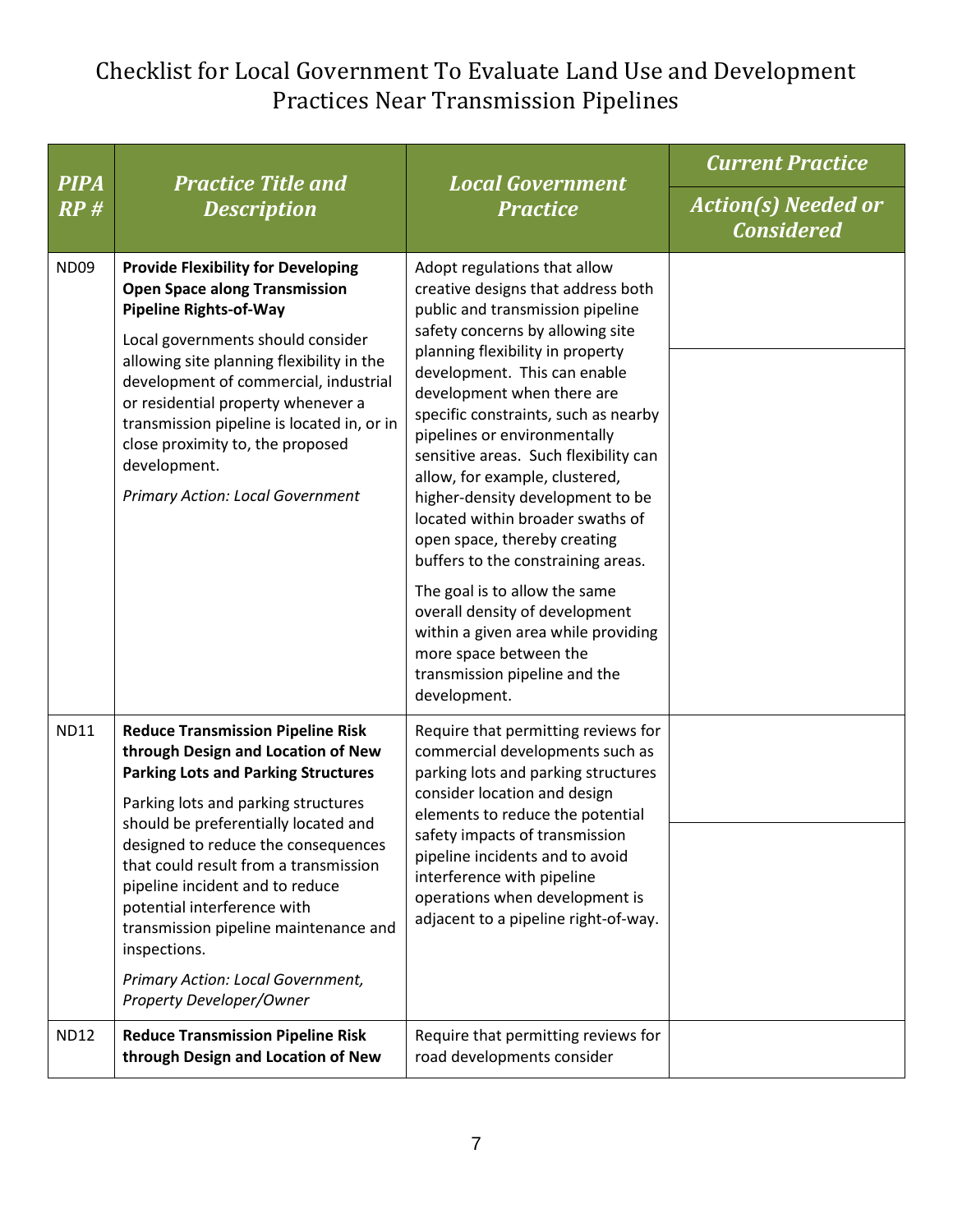| <b>PIPA</b> | <b>Practice Title and</b><br><b>Description</b>                                                                                                                                                                                                                                                                                                                                                  | <b>Local Government</b><br><b>Practice</b>                                                                                                                                                                                                                                                                                                                  | <b>Current Practice</b>                         |
|-------------|--------------------------------------------------------------------------------------------------------------------------------------------------------------------------------------------------------------------------------------------------------------------------------------------------------------------------------------------------------------------------------------------------|-------------------------------------------------------------------------------------------------------------------------------------------------------------------------------------------------------------------------------------------------------------------------------------------------------------------------------------------------------------|-------------------------------------------------|
| RP#         |                                                                                                                                                                                                                                                                                                                                                                                                  |                                                                                                                                                                                                                                                                                                                                                             | <b>Action(s) Needed or</b><br><b>Considered</b> |
|             | <b>Roads</b><br>Roads and associated appurtenances<br>should be preferentially located and<br>designed to reduce the consequences<br>that could result from a transmission<br>pipeline incident and reduce the<br>potential of interference with pipeline<br>operations and maintenance.<br>Primary Action: Local Government,<br>Property Developer/Owner                                        | location and design elements to<br>reduce the potential safety<br>impacts of transmission pipeline<br>incidents and to avoid interference<br>with pipeline operations when<br>development is adjacent to or<br>crosses a pipeline right-of-way.<br>Require that state and local<br>government road development be<br>subject to the same<br>considerations. |                                                 |
| <b>ND13</b> | <b>Reduce Transmission Pipeline Risk</b><br>through Design and Location of New<br><b>Utilities and Related Infrastructure</b>                                                                                                                                                                                                                                                                    | Require that permitting reviews for<br>new utilities and related<br>infrastructure developments<br>consider location and design                                                                                                                                                                                                                             |                                                 |
|             | Utilities (both above and below<br>ground) and related infrastructure<br>should be preferentially located and<br>designed to reduce the consequences<br>that could result from a transmission<br>pipeline incident and to reduce the<br>potential of interference with<br>transmission pipeline maintenance and<br>inspections.<br>Primary Action: Local Government,<br>Property Developer/Owner | elements to reduce the potential<br>safety impacts of transmission<br>pipeline incidents and to avoid<br>interference with pipeline<br>operations when development is<br>adjacent to or crosses a pipeline<br>right-of-way. Require that all<br>municipally-owned and operated<br>utilities be subject to the same<br>considerations.                       |                                                 |
| <b>ND14</b> | <b>Reduce Transmission Pipeline Risk</b><br>through Design and Location of<br><b>Aboveground Water Management</b><br>Infrastructure                                                                                                                                                                                                                                                              | Require that permitting reviews for<br>new aboveground water<br>management infrastructure<br>developments consider location                                                                                                                                                                                                                                 |                                                 |
|             | Storm water and irrigation water<br>management facilities, retention<br>ponds, and other above-ground water<br>management infrastructure should be<br>preferentially located and designed to<br>reduce the consequences that could<br>result from a transmission pipeline<br>incident and to reduce the potential of<br>interference with transmission pipeline                                  | and design elements to reduce the<br>potential safety impacts of<br>transmission pipeline incidents and<br>to avoid interference with pipeline<br>operations when development is<br>adjacent to or crosses a pipeline<br>right-of-way. Require that all such<br>developments to be owned and<br>operated by the local government<br>be subject to the same  |                                                 |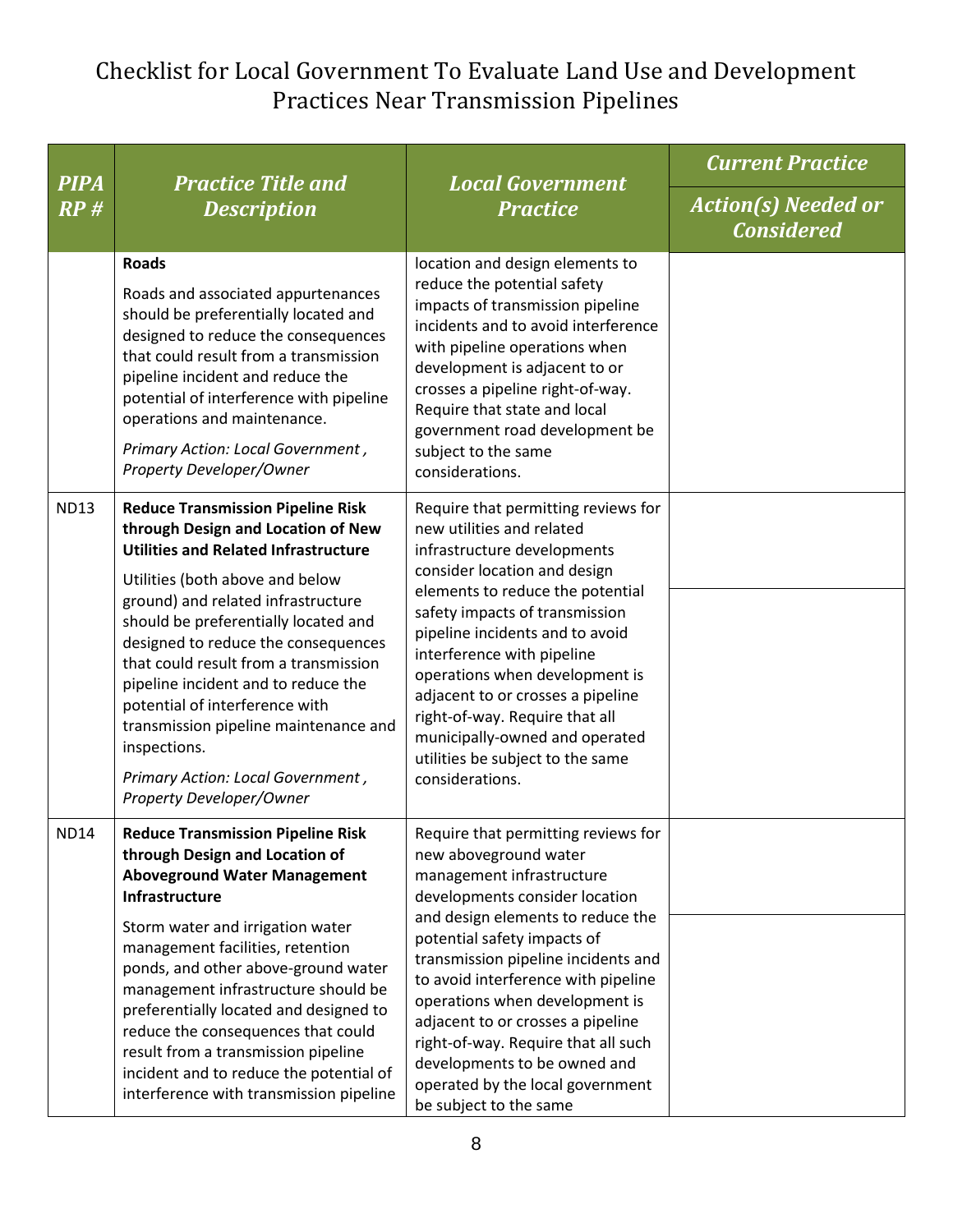| <b>PIPA</b> | <b>Practice Title and</b><br><b>Description</b>                                                                                                                                                                                                                                                                                                                                                                                                                                              | <b>Local Government</b><br><b>Practice</b>                                                                                                                                                                                                                                                                                                                                                                                                | <b>Current Practice</b>                         |
|-------------|----------------------------------------------------------------------------------------------------------------------------------------------------------------------------------------------------------------------------------------------------------------------------------------------------------------------------------------------------------------------------------------------------------------------------------------------------------------------------------------------|-------------------------------------------------------------------------------------------------------------------------------------------------------------------------------------------------------------------------------------------------------------------------------------------------------------------------------------------------------------------------------------------------------------------------------------------|-------------------------------------------------|
| RP#         |                                                                                                                                                                                                                                                                                                                                                                                                                                                                                              |                                                                                                                                                                                                                                                                                                                                                                                                                                           | <b>Action(s) Needed or</b><br><b>Considered</b> |
|             | operations and maintenance.                                                                                                                                                                                                                                                                                                                                                                                                                                                                  | considerations.                                                                                                                                                                                                                                                                                                                                                                                                                           |                                                 |
|             | Primary Action: Local Government,<br>Property Developer/Owner                                                                                                                                                                                                                                                                                                                                                                                                                                |                                                                                                                                                                                                                                                                                                                                                                                                                                           |                                                 |
| <b>ND15</b> | <b>Plan and Locate Vegetation to Prevent</b><br><b>Interference with Transmission</b><br><b>Pipeline Activities</b>                                                                                                                                                                                                                                                                                                                                                                          | When possible, facilitate effective<br>communications for the proper<br>planning and location of                                                                                                                                                                                                                                                                                                                                          |                                                 |
|             | Trees and other vegetation should be<br>planned and located to reduce the<br>potential of interference with<br>transmission pipeline operations,<br>maintenance, and inspections.                                                                                                                                                                                                                                                                                                            | vegetation to reduce the potential<br>of interference with transmission<br>pipeline operations, maintenance,<br>and inspections.                                                                                                                                                                                                                                                                                                          |                                                 |
|             | Primary Action: Local Government,<br>Property Developer/Owner                                                                                                                                                                                                                                                                                                                                                                                                                                |                                                                                                                                                                                                                                                                                                                                                                                                                                           |                                                 |
| <b>ND16</b> | <b>Locate and Design Water Supply and</b><br><b>Sanitary Systems to Prevent</b><br><b>Contamination and Excavation</b><br><b>Damage</b>                                                                                                                                                                                                                                                                                                                                                      | Require that permitting reviews for<br>the development of new water<br>supplies (wells), water supply<br>systems, and sanitary disposal<br>systems consider location and                                                                                                                                                                                                                                                                  |                                                 |
|             | Individual water supplies (water wells),<br>small public/private water systems and<br>sanitary disposal systems (septic tanks,<br>leach or drain fields) should be<br>designed and located to prevent<br>excavation damage to transmission<br>pipelines, interference with<br>transmission pipeline maintenance and<br>inspections, and environmental<br>contamination in the event of a<br>transmission pipeline incident.<br>Primary Action: Local Government,<br>Property Developer/Owner | design elements to reduce the<br>potential of environmental<br>contamination in the event of a<br>pipeline incident, prevent<br>excavation damage to the pipeline,<br>and avoid interference with<br>pipeline operations when<br>development is adjacent to or<br>crosses a pipeline right-of-way.<br>Require that all such developments<br>to be owned and operated by the<br>local government be subject to the<br>same considerations. |                                                 |
| <b>ND17</b> | <b>Reduce Transmission Pipeline Risk in</b><br>New Development for Residential,<br>Mixed-Use, and Commercial Land Use                                                                                                                                                                                                                                                                                                                                                                        | Require that permitting reviews for<br>the development check to ensure<br>appropriate life safety codes and<br>enhanced fire protection have                                                                                                                                                                                                                                                                                              |                                                 |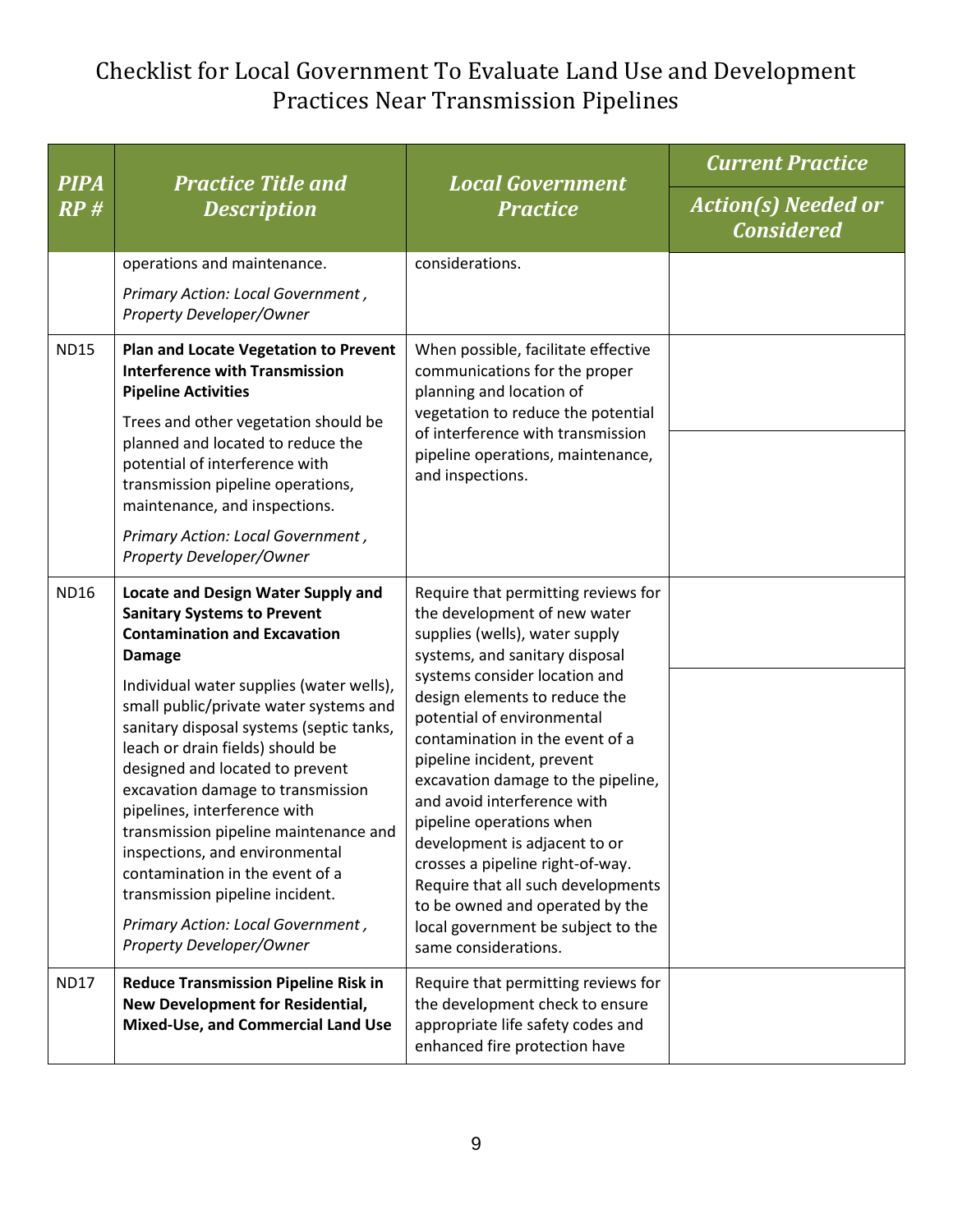| <b>PIPA</b> | <b>Practice Title and</b><br><b>Description</b>                                                                                                                                                                                                                                                                                                                                                                                                                                                                                                              | <b>Local Government</b><br><b>Practice</b>                                                                                                                                                                                                                                                                                                                                                                                 | <b>Current Practice</b>                         |
|-------------|--------------------------------------------------------------------------------------------------------------------------------------------------------------------------------------------------------------------------------------------------------------------------------------------------------------------------------------------------------------------------------------------------------------------------------------------------------------------------------------------------------------------------------------------------------------|----------------------------------------------------------------------------------------------------------------------------------------------------------------------------------------------------------------------------------------------------------------------------------------------------------------------------------------------------------------------------------------------------------------------------|-------------------------------------------------|
| RP#         |                                                                                                                                                                                                                                                                                                                                                                                                                                                                                                                                                              |                                                                                                                                                                                                                                                                                                                                                                                                                            | <b>Action(s) Needed or</b><br><b>Considered</b> |
|             | New development within a<br>transmission pipeline planning area<br>(see PIPA Recommended Practice<br>BL06) should be designed and buildings<br>located to reduce the consequences<br>that could result from a transmission<br>pipeline incident and to provide<br>adequate access to the pipeline for<br>operations and maintenance.<br>Primary Action: Local Government,<br>Property Developer/Owner                                                                                                                                                        | been considered where needed.<br>Consider modeling of fire,<br>explosion, or toxic release impacts<br>that could occur during a<br>transmission pipeline incident for<br>the specific land use under<br>consideration. Also consider egress<br>models for such incidents.                                                                                                                                                  |                                                 |
| <b>ND18</b> | <b>Consider Transmission Pipeline</b><br><b>Operation Noise and Odor in Design</b><br>and Location of Residential, Mixed-<br>Use, and Commercial Land Use<br><b>Development</b><br>Consider noise, odor and other issues<br>when planning and locating<br>developments near above-ground<br>transmission pipeline facilities, such as<br>compressor stations, pumping stations,<br>odorant equipment, regulator stations<br>and other pipeline appurtenances.<br>Primary Action: Local Government,<br>Property Developer/Owner, Pipeline<br><b>Operators</b> | Use information provided by<br>pipeline operators regarding<br>aboveground pipeline facilities to<br>understand the impact of such<br>facilities on proposed land use and<br>development. Establish<br>requirements for land use and<br>development around the particular<br>aboveground sites based upon the<br>guidance on specific land uses<br>provided in the PIPA<br>recommended practices.                          |                                                 |
| <b>ND19</b> | <b>Reduce Transmission Pipeline Risk</b><br>through Design and Location of New<br><b>Industrial Land Use Development</b><br>New industrial land use development<br>within a transmission pipeline planning<br>area (see PIPA Recommended Practice<br>BL06) should be designed and buildings<br>located to reduce the consequences<br>that could result from a transmission<br>pipeline incident and reduce the<br>potential of interference with<br>transmission pipeline operations and                                                                     | Require that permitting reviews for<br>new developments check to<br>ensure appropriate life safety<br>codes and enhanced fire<br>protection have been considered<br>where needed. Consider modeling<br>of fire, explosion, or toxic release<br>impacts that could occur during a<br>transmission pipeline incident for<br>the specific land use under<br>consideration. Also consider egress<br>models for such incidents. |                                                 |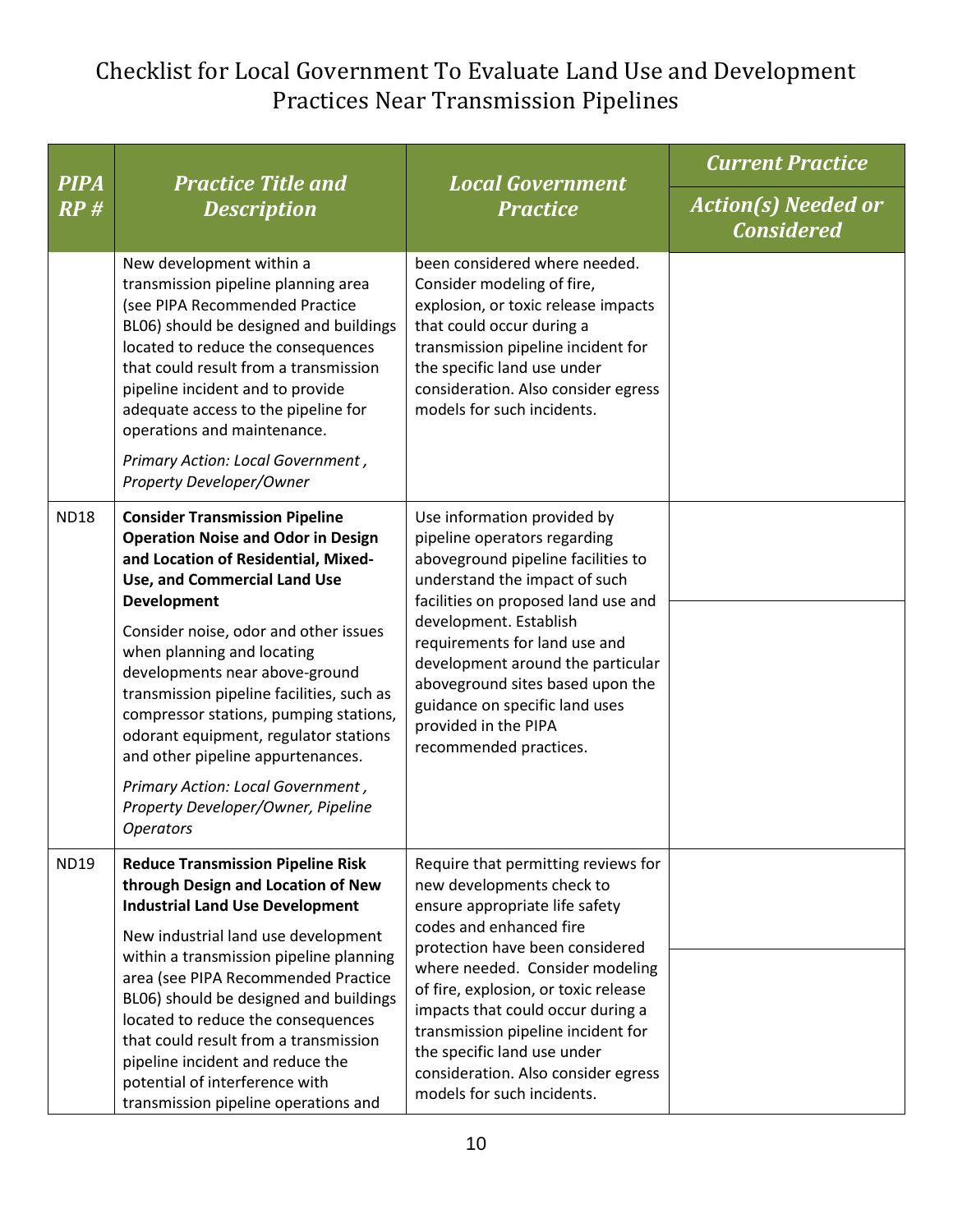| <b>PIPA</b> | <b>Practice Title and</b><br><b>Description</b>                                                                                                                                                                                                                                                                                                                                                                                                                                                                                                                                                                                                                                                                                                                                                                                        | <b>Local Government</b><br><b>Practice</b>                                                                                                                                                                                                                                                                                                                                                                                                                                                                                                                                                                                                                       | <b>Current Practice</b>                         |
|-------------|----------------------------------------------------------------------------------------------------------------------------------------------------------------------------------------------------------------------------------------------------------------------------------------------------------------------------------------------------------------------------------------------------------------------------------------------------------------------------------------------------------------------------------------------------------------------------------------------------------------------------------------------------------------------------------------------------------------------------------------------------------------------------------------------------------------------------------------|------------------------------------------------------------------------------------------------------------------------------------------------------------------------------------------------------------------------------------------------------------------------------------------------------------------------------------------------------------------------------------------------------------------------------------------------------------------------------------------------------------------------------------------------------------------------------------------------------------------------------------------------------------------|-------------------------------------------------|
| RP#         |                                                                                                                                                                                                                                                                                                                                                                                                                                                                                                                                                                                                                                                                                                                                                                                                                                        |                                                                                                                                                                                                                                                                                                                                                                                                                                                                                                                                                                                                                                                                  | <b>Action(s) Needed or</b><br><b>Considered</b> |
|             | maintenance.<br>Primary Action: Local Government,<br>Property Developer/Owner                                                                                                                                                                                                                                                                                                                                                                                                                                                                                                                                                                                                                                                                                                                                                          | If appropriate, land use and<br>development design should take<br>this modeling into account to<br>minimize potential impacts. The<br>models should be fit-for-purpose<br>and the model user should have<br>appropriate expertise.                                                                                                                                                                                                                                                                                                                                                                                                                               |                                                 |
| <b>ND20</b> | <b>Reduce Transmission Pipeline Risk</b><br>through Location, Design, and<br><b>Construction of New Institutional Land</b><br><b>Use Developments</b><br>New development of institutional<br>facilities that may be difficult to<br>evacuate within a transmission pipeline<br>planning area (see PIPA Recommended<br>Practice BL06) should be designed and<br>the facilities located and constructed<br>to reduce the consequences that could<br>result from a transmission pipeline<br>incident. Such facilities should also be<br>located to reduce the potential of<br>interference with transmission pipeline<br>operations and maintenance activities.<br>Emergency plans for these facilities<br>should consider potential transmission<br>pipeline incidents.<br>Primary Action: Local Government,<br>Property Developer/Owner | Require that permitting reviews for<br>new developments check to<br>ensure appropriate life safety<br>codes and enhanced fire<br>protection have been considered<br>where needed. Consider modeling<br>of fire, explosion, or toxic release<br>impacts that could occur during a<br>transmission pipeline incident for<br>the specific land use under<br>consideration. Also consider egress<br>models for such incidents.<br>If appropriate, land use and<br>development design should take<br>this modeling into account to<br>minimize potential impacts. The<br>models should be fit-for-purpose<br>and the model user should have<br>appropriate expertise. |                                                 |
| <b>ND21</b> | <b>Reduce Transmission Pipeline Risk</b><br>through Design and Location of New<br><b>Public Safety and Enforcement</b><br><b>Facilities</b><br>New development of emergency<br>responder facilities within a<br>transmission pipeline planning area<br>(see PIPA Recommended Practice<br>BL06) should be designed and the<br>facilities located and constructed to<br>reduce the consequences that could                                                                                                                                                                                                                                                                                                                                                                                                                               | Require that permitting reviews for<br>new developments check to<br>ensure appropriate life safety<br>codes and enhanced fire<br>protection have been considered<br>where needed. Consider modeling<br>of fire, explosion, or toxic release<br>impacts that could occur during a<br>transmission pipeline incident for<br>the specific land use under<br>consideration. Also consider egress                                                                                                                                                                                                                                                                     |                                                 |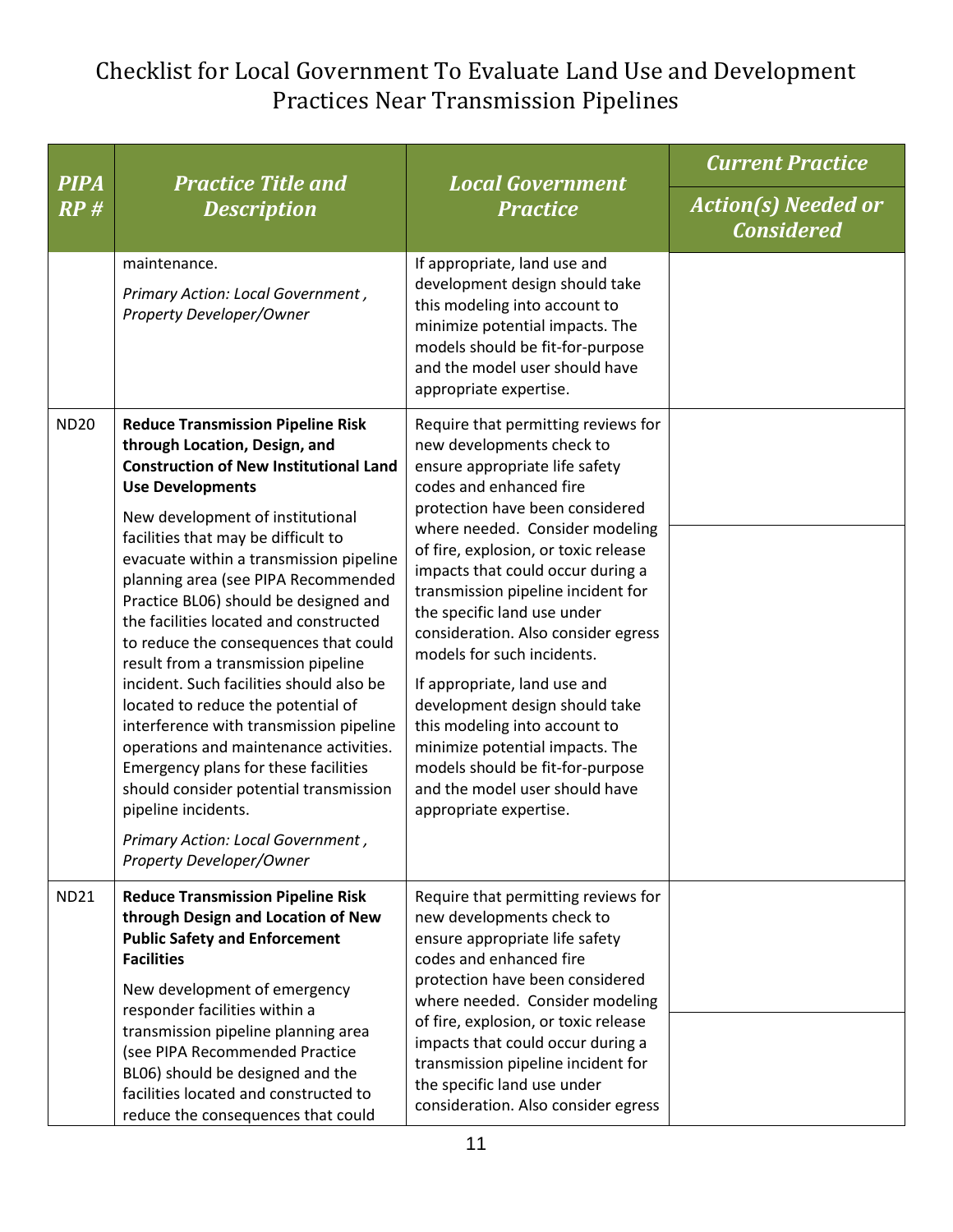| <b>PIPA</b><br>RP# | <b>Practice Title and</b><br><b>Description</b>                                                                                                                                                                                                                                                                                                                                                                                                                                                                                                                                                                                                                                                                                                                                                                           | <b>Local Government</b><br><b>Practice</b>                                                                                                                                                                                                                                                                                                                                                                                                                                                                                                                                                                                                                                                                                                                                                                                                                                                             | <b>Current Practice</b>                         |
|--------------------|---------------------------------------------------------------------------------------------------------------------------------------------------------------------------------------------------------------------------------------------------------------------------------------------------------------------------------------------------------------------------------------------------------------------------------------------------------------------------------------------------------------------------------------------------------------------------------------------------------------------------------------------------------------------------------------------------------------------------------------------------------------------------------------------------------------------------|--------------------------------------------------------------------------------------------------------------------------------------------------------------------------------------------------------------------------------------------------------------------------------------------------------------------------------------------------------------------------------------------------------------------------------------------------------------------------------------------------------------------------------------------------------------------------------------------------------------------------------------------------------------------------------------------------------------------------------------------------------------------------------------------------------------------------------------------------------------------------------------------------------|-------------------------------------------------|
|                    |                                                                                                                                                                                                                                                                                                                                                                                                                                                                                                                                                                                                                                                                                                                                                                                                                           |                                                                                                                                                                                                                                                                                                                                                                                                                                                                                                                                                                                                                                                                                                                                                                                                                                                                                                        | <b>Action(s) Needed or</b><br><b>Considered</b> |
|                    | result from a transmission pipeline<br>incident. Such facilities should also be<br>designed and located to avoid the<br>potential of interference with pipeline<br>operations and maintenance. Planning<br>for these facilities should include<br>emergency plans that consider the<br>effects of a transmission pipeline<br>incident.<br>Primary Action: Local Government,<br>Property Developer/Owner                                                                                                                                                                                                                                                                                                                                                                                                                   | models for such incidents.<br>If appropriate, land use and<br>development design should take<br>this modeling into account to<br>minimize potential impacts. The<br>models should be fit-for-purpose<br>and the model user should have<br>appropriate expertise.                                                                                                                                                                                                                                                                                                                                                                                                                                                                                                                                                                                                                                       |                                                 |
| <b>ND22</b>        | <b>Reduce Transmission Pipeline Risk</b><br>through Design and Location of New<br><b>Places of Mass Public Assembly</b><br>(Future Identified Sites)<br>New development of places of<br>potential mass public assembly within<br>a transmission pipeline planning area<br>(see PIPA Recommended Practice<br>BL06) should be designed and the<br>facilities located and constructed to<br>reduce the consequences of a potential<br>transmission pipeline incident, the risk<br>of excavation damage to the pipeline,<br>and the potential of interference with<br>transmission pipeline operations and<br>maintenance. Planning for these<br>facilities should include emergency<br>plans that consider the effects of a<br>potential pipeline incident.<br>Primary Action: Local Government,<br>Property Developer/Owner | Require that permitting reviews for<br>new developments check to<br>ensure appropriate life safety<br>codes and enhanced fire<br>protection have been considered<br>where needed. Consider modeling<br>of fire, explosion, or toxic release<br>impacts that could occur during a<br>transmission pipeline incident for<br>the specific land use under<br>consideration. Also consider egress<br>models for such incidents. The<br>models should be fit-for-purpose<br>and the model user should have<br>appropriate expertise.<br>Note that transmission pipeline<br>operators are required by existing<br>pipeline safety regulations to<br>provide emergency liaison and<br>consultations and must maintain,<br>modify as appropriate, and follow<br>their plans, procedures and<br>programs they are required under<br>Title 49 Code of Federal<br>Regulations, Parts 192 and 195,<br>respectively. |                                                 |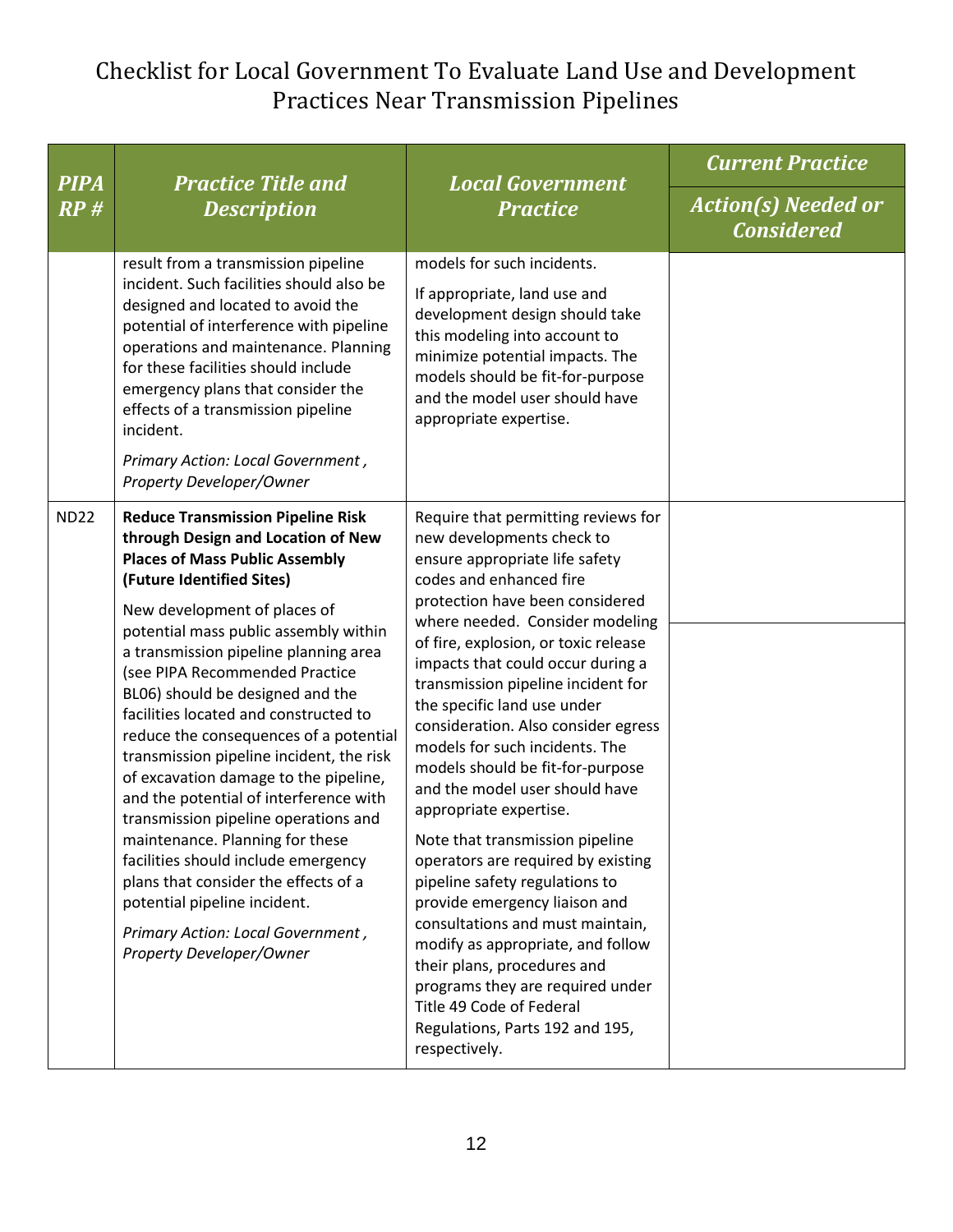| <b>PIPA</b> | <b>Practice Title and</b><br><b>Description</b>                                                                                                                                                                                                                                                                                                                               | <b>Local Government</b><br><b>Practice</b>                                                                                                                                                                                                                                                                                                                                                                                                                                                                                                                                                                                                                                                                                                                                                                                                                                                                                                                                                                                                                                                                                                     | <b>Current Practice</b>                         |
|-------------|-------------------------------------------------------------------------------------------------------------------------------------------------------------------------------------------------------------------------------------------------------------------------------------------------------------------------------------------------------------------------------|------------------------------------------------------------------------------------------------------------------------------------------------------------------------------------------------------------------------------------------------------------------------------------------------------------------------------------------------------------------------------------------------------------------------------------------------------------------------------------------------------------------------------------------------------------------------------------------------------------------------------------------------------------------------------------------------------------------------------------------------------------------------------------------------------------------------------------------------------------------------------------------------------------------------------------------------------------------------------------------------------------------------------------------------------------------------------------------------------------------------------------------------|-------------------------------------------------|
| RP#         |                                                                                                                                                                                                                                                                                                                                                                               |                                                                                                                                                                                                                                                                                                                                                                                                                                                                                                                                                                                                                                                                                                                                                                                                                                                                                                                                                                                                                                                                                                                                                | <b>Action(s) Needed or</b><br><b>Considered</b> |
| <b>ND23</b> | <b>Consider Site Emergency Response</b><br><b>Plans in Land Use Development</b><br>Emergency response plan<br>requirements should be considered in<br>new land use development within a<br>planning area (see PIPA Recommended<br>Practice BL06) to reduce the risks of a<br>transmission pipeline incident.<br>Primary Action: Local Government,<br>Property Developer/Owner | Be receptive to coordination with<br>pipeline operators regarding<br>emergency planning. Note that<br>transmission pipeline operators<br>are required by existing pipeline<br>safety regulations to provide<br>emergency liaison and<br>consultations and must maintain,<br>modify as appropriate, and follow<br>their emergency plans, procedures<br>and programs they are required<br>under Title 49 Code of Federal<br>Regulations, Parts 192 and 195,<br>respectively.<br>Require that permitting reviews for<br>new developments check to<br>ensure appropriate life safety<br>codes and enhanced fire<br>protection have been considered<br>where needed. Consider modeling<br>of fire, explosion, or toxic release<br>impacts that could occur during a<br>transmission pipeline incident for<br>the specific land use under<br>consideration. Also consider egress<br>models for such incidents.<br>If appropriate, land use and<br>development design should take<br>this modeling into account to<br>minimize potential impacts. The<br>models should be fit-for-purpose<br>and the model user should have<br>appropriate expertise. |                                                 |
|             |                                                                                                                                                                                                                                                                                                                                                                               | <b>Pipeline Maintenance and Damage Prevention</b>                                                                                                                                                                                                                                                                                                                                                                                                                                                                                                                                                                                                                                                                                                                                                                                                                                                                                                                                                                                                                                                                                              |                                                 |
| <b>BL14</b> | <b>Participate to Improve State</b><br><b>Excavation Damage Prevention</b>                                                                                                                                                                                                                                                                                                    | Take steps to eliminate<br>exemptions from one-call<br>requirements that can result in                                                                                                                                                                                                                                                                                                                                                                                                                                                                                                                                                                                                                                                                                                                                                                                                                                                                                                                                                                                                                                                         |                                                 |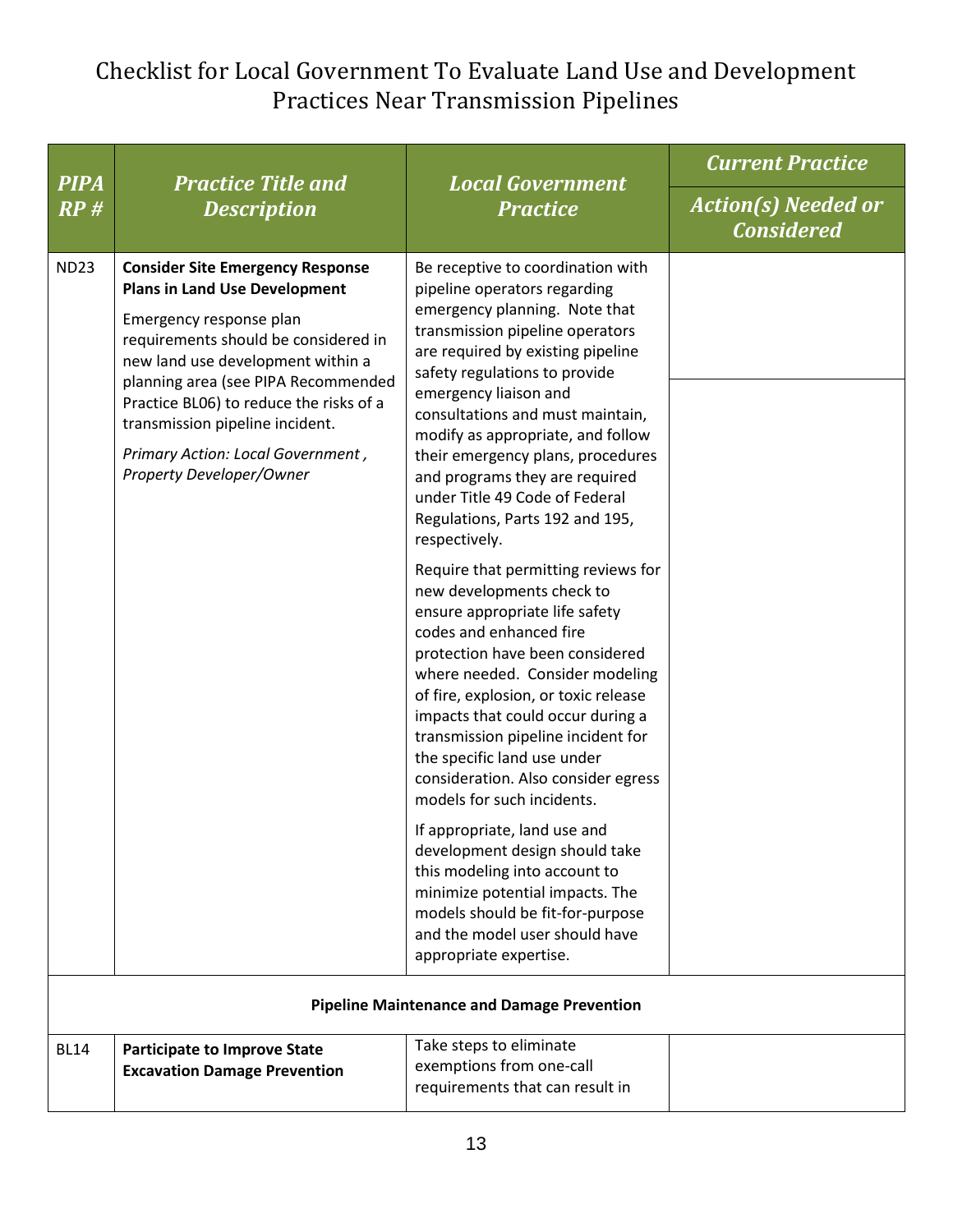| <b>PIPA</b> | <b>Practice Title and</b><br><b>Description</b>                                                                                                                                                                                                                                                                                                                                    | <b>Local Government</b><br><b>Practice</b>                                                                                                                                                                                                                                                                                                                                                                                                                                                                                                                                                                                                                                                                                                                                                     | <b>Current Practice</b>                         |
|-------------|------------------------------------------------------------------------------------------------------------------------------------------------------------------------------------------------------------------------------------------------------------------------------------------------------------------------------------------------------------------------------------|------------------------------------------------------------------------------------------------------------------------------------------------------------------------------------------------------------------------------------------------------------------------------------------------------------------------------------------------------------------------------------------------------------------------------------------------------------------------------------------------------------------------------------------------------------------------------------------------------------------------------------------------------------------------------------------------------------------------------------------------------------------------------------------------|-------------------------------------------------|
| RP#         |                                                                                                                                                                                                                                                                                                                                                                                    |                                                                                                                                                                                                                                                                                                                                                                                                                                                                                                                                                                                                                                                                                                                                                                                                | <b>Action(s) Needed or</b><br><b>Considered</b> |
|             | <b>Programs</b><br>All pipeline safety stakeholders should<br>participate in the work of organizations<br>seeking to make improvements to<br>state excavation damage prevention<br>programs, especially efforts to reduce<br>exemptions from participation in one-<br>call systems.<br>Primary Action: Local Government,<br>Property Developer/Owner, Pipeline<br><b>Operators</b> | damage to pipelines and other<br>underground facilities. This<br>includes eliminating exemptions<br>for:<br>1. Facility owners, including<br>municipalities, that enable<br>them to avoid participation<br>in the one-call system.<br>Excavators may not be<br>informed of such<br>exemptions and may fail to<br>get facilities marked before<br>digging.<br>2. Certain excavators and/or<br>types of excavators, such<br>as municipal, county and<br>state departments of<br>transportation, that enable<br>them to begin digging<br>without getting<br>underground facilities<br>located and marked.<br>3. Certain types of<br>excavation, such as road<br>grading, which can and do<br>damage pipelines and<br>other underground<br>facilities just as any other<br>types of excavation do. |                                                 |
| <b>BL16</b> | <b>Halt Dangerous Excavation Activities</b><br>near Transmission Pipelines<br>Transmission pipeline operators should<br>have procedures and established                                                                                                                                                                                                                            | Local government enforcement<br>agencies and personnel should<br>be prepared to respond<br>appropriately when notified by                                                                                                                                                                                                                                                                                                                                                                                                                                                                                                                                                                                                                                                                      |                                                 |
|             | contacts with local enforcement<br>personnel in order to act appropriately<br>to halt dangerous excavation activities<br>that may damage their pipelines and<br>potentially cause an immediate threat                                                                                                                                                                              | pipeline operators to stop<br>unsafe excavation practices near<br>pipelines. Local enforcement<br>personnel play a critical role due<br>to their authority to legally halt<br>unsafe excavation. Local                                                                                                                                                                                                                                                                                                                                                                                                                                                                                                                                                                                         |                                                 |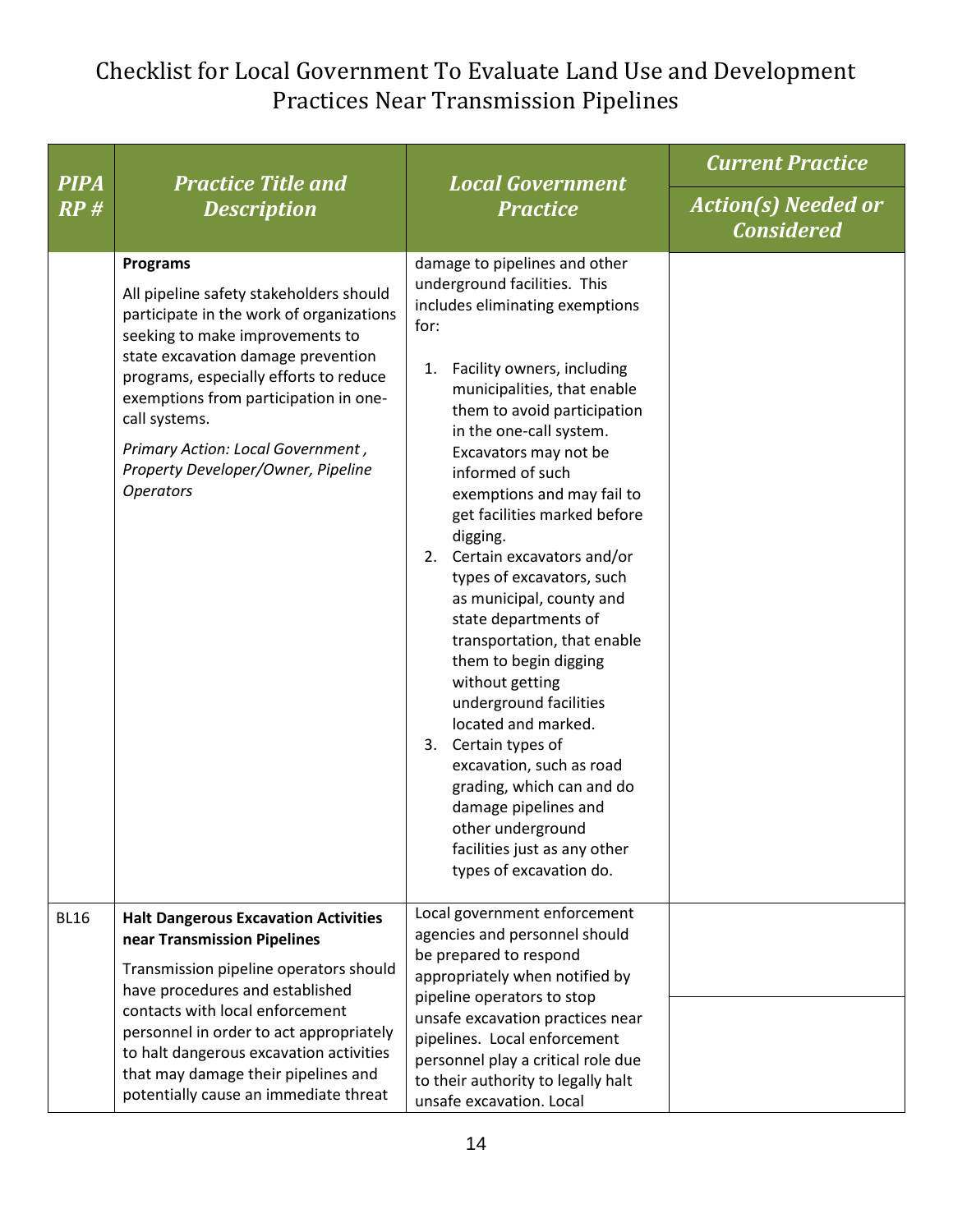| <b>PIPA</b><br>RP# | <b>Practice Title and</b><br><b>Description</b>                                                                                                                                                                                                                                                                                                                                                                                                                                                                                                                                                                                                                                    | <b>Local Government</b><br><b>Practice</b>                                                                                                                                                                                                                                                                                                                                                                                                                                                                                                                                                                             | <b>Current Practice</b>                         |
|--------------------|------------------------------------------------------------------------------------------------------------------------------------------------------------------------------------------------------------------------------------------------------------------------------------------------------------------------------------------------------------------------------------------------------------------------------------------------------------------------------------------------------------------------------------------------------------------------------------------------------------------------------------------------------------------------------------|------------------------------------------------------------------------------------------------------------------------------------------------------------------------------------------------------------------------------------------------------------------------------------------------------------------------------------------------------------------------------------------------------------------------------------------------------------------------------------------------------------------------------------------------------------------------------------------------------------------------|-------------------------------------------------|
|                    |                                                                                                                                                                                                                                                                                                                                                                                                                                                                                                                                                                                                                                                                                    |                                                                                                                                                                                                                                                                                                                                                                                                                                                                                                                                                                                                                        | <b>Action(s) Needed or</b><br><b>Considered</b> |
|                    | to life or property.<br>Primary Action: Local Government,<br>Pipeline Operators                                                                                                                                                                                                                                                                                                                                                                                                                                                                                                                                                                                                    | government agencies with the<br>authority to halt dangerous<br>excavations may vary, with titles<br>such as Public Safety Office,<br>Police, Fire Department, Fire<br>Marshal, Utility Coordinator, or<br>Code Enforcement. The<br>responsible agency should<br>recognize the outreach from the<br>transmission pipeline operator<br>and work cooperatively to build<br>understanding and relationships<br>in advance to facilitate timely<br>responses actions when needed.                                                                                                                                           |                                                 |
| <b>ND24</b>        | <b>Install Temporary Markers on Edge of</b><br><b>Transmission Pipeline Right-of-Way</b><br><b>Prior to Construction Adjacent to</b><br>Right-of-Way<br>The property developer/owner should<br>install temporary right-of-way (ROW)<br>survey markers or fencing on the edge<br>of the transmission pipeline ROW or<br>buffer zone, as determined by the<br>transmission pipeline operator, prior to<br>construction to provide a clearly<br>defined boundary. The property<br>developer/owner should ensure that<br>the temporary markers or fencing are<br>maintained throughout the course of<br>construction.<br>Primary Action: Local Government,<br>Property Developer/Owner | Require as a condition of the<br>excavation permit the installation<br>of temporary right-of-way (ROW)<br>survey markers or fencing on the<br>edge of any transmission pipeline<br>ROW or buffer zone, as<br>determined by the transmission<br>pipeline operator, prior to<br>construction to provide a clearly<br>defined boundary. The markers<br>should be installed before work<br>begins and remain in place until<br>construction is complete. The local<br>government or other entity<br>responsible for construction<br>inspections should verify that the<br>fencing is properly installed and<br>maintained. |                                                 |
| <b>ND25</b>        | <b>Contact Transmission Pipeline</b><br><b>Operator Prior to Excavating or</b><br><b>Blasting</b>                                                                                                                                                                                                                                                                                                                                                                                                                                                                                                                                                                                  | Require developers, excavators,<br>and property owners to notify<br>affected transmission pipeline<br>operators prior to excavating                                                                                                                                                                                                                                                                                                                                                                                                                                                                                    |                                                 |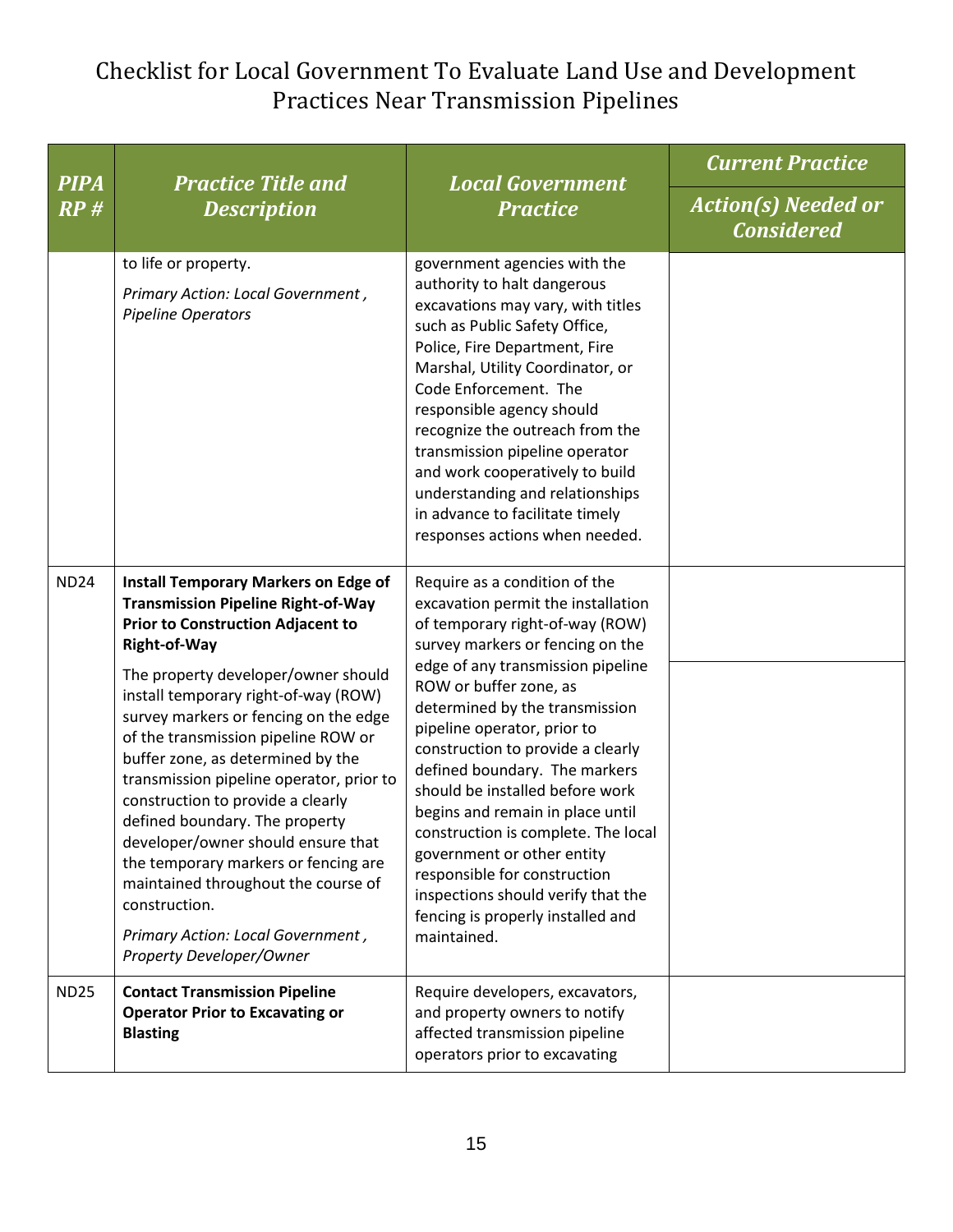| <b>PIPA</b>      | <b>Practice Title and</b><br><b>Description</b>                                                                                                                                                                                                                                                                                                                                                                                                                                                           | <b>Local Government</b><br><b>Practice</b>                                                                                                                                                                                                                                                                                                                                             | <b>Current Practice</b>                         |  |  |
|------------------|-----------------------------------------------------------------------------------------------------------------------------------------------------------------------------------------------------------------------------------------------------------------------------------------------------------------------------------------------------------------------------------------------------------------------------------------------------------------------------------------------------------|----------------------------------------------------------------------------------------------------------------------------------------------------------------------------------------------------------------------------------------------------------------------------------------------------------------------------------------------------------------------------------------|-------------------------------------------------|--|--|
| RP#              |                                                                                                                                                                                                                                                                                                                                                                                                                                                                                                           |                                                                                                                                                                                                                                                                                                                                                                                        | <b>Action(s) Needed or</b><br><b>Considered</b> |  |  |
|                  | Anyone planning to conduct<br>excavating, blasting and/or seismic<br>activities should consult with affected<br>transmission pipeline operators well in<br>advance of commencing these<br>activities. Excavating and blasting have<br>the potential to affect soil stability or<br>lead to movement or settling of the soil<br>surrounding the transmission pipeline.<br>Primary Action: Local Government,<br>Property Developer/Owner, Pipeline<br><b>Operators</b>                                      | and/or blasting operations as part<br>of the permitting or licensing<br>process. Appropriate local<br>government agencies should be<br>engaged in the permitting or<br>licensing process for blasting, well<br>in advance of the actual blasting<br>operation, when transmission lines<br>may be impacted.                                                                             |                                                 |  |  |
|                  | <b>Maps and Records</b>                                                                                                                                                                                                                                                                                                                                                                                                                                                                                   |                                                                                                                                                                                                                                                                                                                                                                                        |                                                 |  |  |
| <b>BL01</b>      | <b>Obtain Transmission Pipeline Mapping</b><br>Data<br>Local government agencies responsible<br>for land use and development planning<br>or the issuance of development<br>permits should obtain mapping data<br>for all transmission pipelines within<br>their areas of jurisdiction from<br>PHMSA's National Pipeline Mapping<br>System or from the transmission<br>pipeline operators and show these<br>pipelines on maps used for<br>development planning.<br><b>Primary Action: Local Government</b> | Agencies responsible for land use<br>and development planning or the<br>issuance of development permits<br>should obtain mapping data for all<br>transmission pipelines within their<br>areas of jurisdiction from PHMSA's<br>National Pipeline Mapping System<br>or from the transmission pipeline<br>operators and show these<br>pipelines on maps used for<br>development planning. |                                                 |  |  |
| BL <sub>08</sub> | <b>Manage Land Records</b><br>Land use agreements between pipeline<br>operators and property owners should<br>be documented and managed and,<br>when necessary, recorded.<br>Primary Action: Local Government,<br>Pipeline Operator                                                                                                                                                                                                                                                                       | Local governments (appropriate<br>statutory offices) should facilitate<br>the recording of land documents<br>and provide public access to the<br>records and public notice (i.e.<br>constructive notice) of<br>encumbrances on affected<br>properties. Land documents may<br>include easement agreements,<br>encroachment agreements, letters                                          |                                                 |  |  |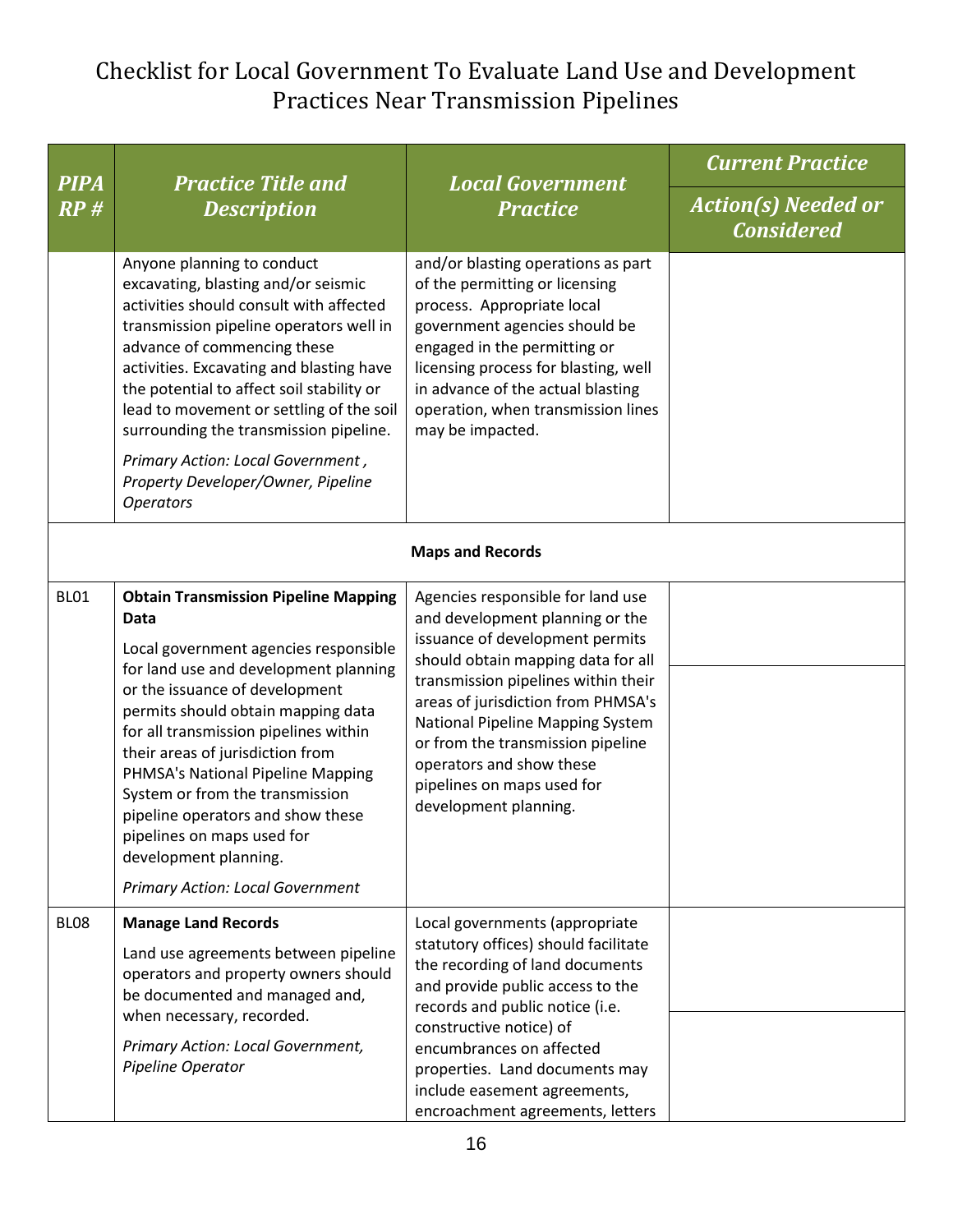| <b>PIPA</b><br>RP# | <b>Practice Title and</b><br><b>Description</b>                                                                                                                                                                                                                                                                                                                                                                                                                                                                            | <b>Local Government</b><br><b>Practice</b>                                                                                                                                                                                                                                                                                                                                                                                                                           | <b>Current Practice</b>                         |
|--------------------|----------------------------------------------------------------------------------------------------------------------------------------------------------------------------------------------------------------------------------------------------------------------------------------------------------------------------------------------------------------------------------------------------------------------------------------------------------------------------------------------------------------------------|----------------------------------------------------------------------------------------------------------------------------------------------------------------------------------------------------------------------------------------------------------------------------------------------------------------------------------------------------------------------------------------------------------------------------------------------------------------------|-------------------------------------------------|
|                    |                                                                                                                                                                                                                                                                                                                                                                                                                                                                                                                            |                                                                                                                                                                                                                                                                                                                                                                                                                                                                      | <b>Action(s) Needed or</b><br><b>Considered</b> |
|                    |                                                                                                                                                                                                                                                                                                                                                                                                                                                                                                                            | of no objection, partial releases,<br>and easement amendments.                                                                                                                                                                                                                                                                                                                                                                                                       |                                                 |
| <b>ND07</b>        | <b>Define Blanket Easement Agreements</b><br><b>When Necessary</b><br>Upon request by the landowner, a<br>transmission pipeline easement<br>agreement may be defined to an<br>acceptable, reasonable, and safe width<br>and explicit location. State statutes or<br>local government regulations may<br>require easements to be defined prior<br>to the approval of rezoning, subdivision<br>plats and development permits.<br>Primary Action: Local Government,<br>Property Developer/Owner, Pipeline<br><b>Operators</b> | Require transmission pipeline<br>easements to be defined prior to<br>the approval of rezoning,<br>subdivision plats and development<br>permits. Blanket easements<br>should be defined to a specific<br>location to avoid confusion<br>regarding which lands are<br>burdened by the easement rights<br>of the transmission pipeline<br>operator. Require easements to be<br>recorded at the appropriate<br>statutory office (e.g., county<br>recorder, parish clerk) |                                                 |
| <b>ND10</b>        | <b>Record Transmission Pipeline</b><br><b>Easements on Development Plans and</b><br><b>Final Plats</b><br>Local governments should require all<br>recorded development plans and final<br>plats to clearly show the location of<br>transmission pipeline easements and<br>identify the pipeline operators.<br>Primary Action: Local Government,<br>Property Developer/Owner                                                                                                                                                | Adopt requirements that all<br>recorded development plans and<br>final plats must clearly show the<br>location of transmission pipeline<br>easements and identify the<br>pipeline operators.                                                                                                                                                                                                                                                                         |                                                 |
| <b>ND26</b>        | Use, Document, Record and Retain<br><b>Encroachment Agreements or Permits</b><br>Encroachment agreements should be<br>used, documented, recorded and<br>retained when a transmission pipeline<br>operator agrees to allow a property<br>developer/owner or local government<br>to encroach on the pipeline right-of-<br>way for a long or perpetual duration in<br>a manner that conflicts with the<br>activities allowed on the easement.                                                                                 | Contact the transmission pipeline<br>operator and provide information<br>about the proposed encroachment<br>when local government desires to<br>encroach on a transmission<br>pipeline right-of-way (ROW) for a<br>long or perpetual duration in a<br>manner that conflicts with the<br>activities allowed by the easement<br>agreement. Documented in an<br>encroachment agreement by the<br>landowner and the easement                                             |                                                 |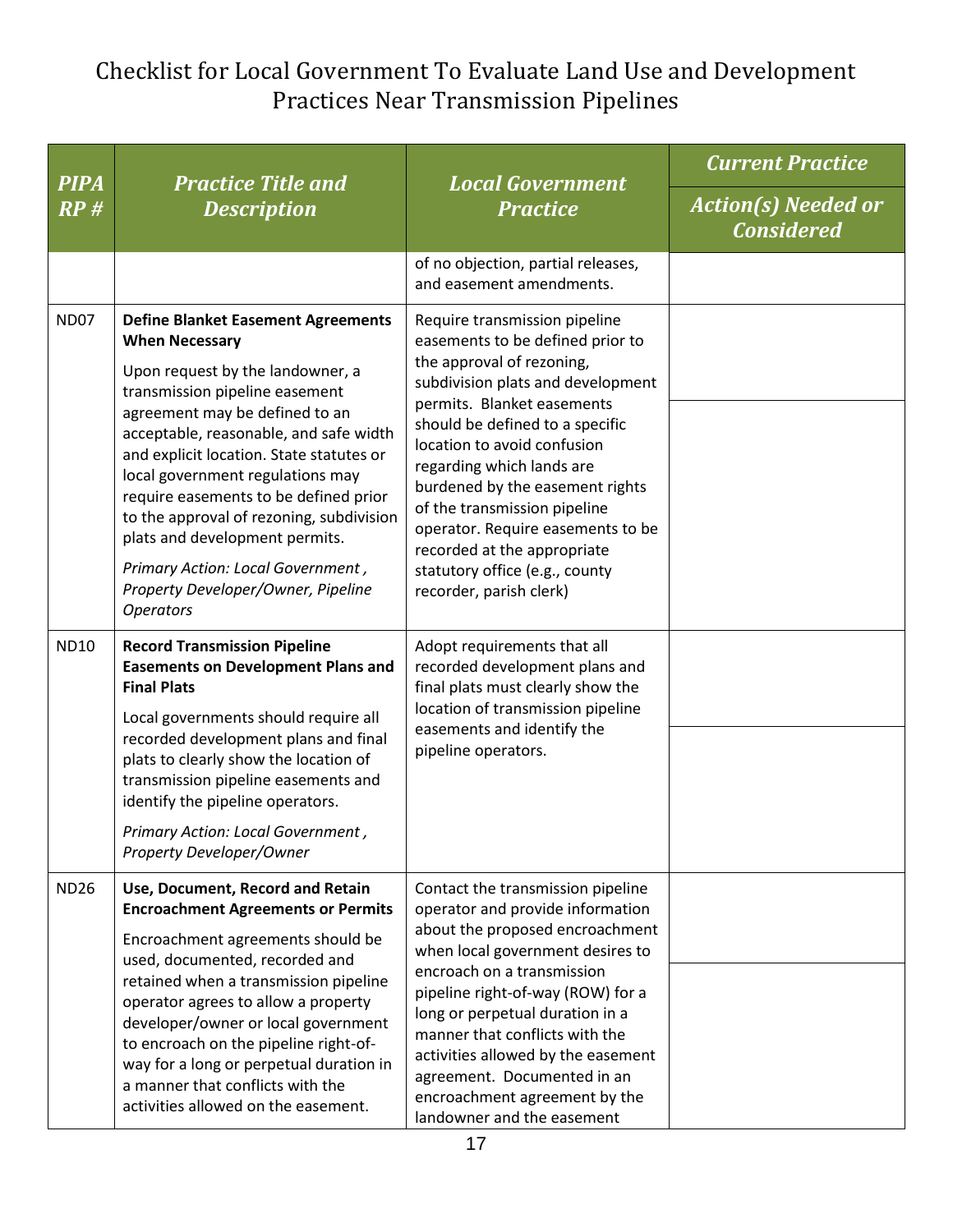| <b>PIPA</b><br>RP#                                                                | <b>Practice Title and</b><br><b>Description</b>                                                                                                                                                                                       | <b>Local Government</b><br><b>Practice</b>                                                                                                                                                                                                                    | <b>Current Practice</b>                         |  |
|-----------------------------------------------------------------------------------|---------------------------------------------------------------------------------------------------------------------------------------------------------------------------------------------------------------------------------------|---------------------------------------------------------------------------------------------------------------------------------------------------------------------------------------------------------------------------------------------------------------|-------------------------------------------------|--|
|                                                                                   |                                                                                                                                                                                                                                       |                                                                                                                                                                                                                                                               | <b>Action(s) Needed or</b><br><b>Considered</b> |  |
|                                                                                   | Primary Action: Local Government,<br>Property Developer/Owner, Pipeline<br><b>Operators</b>                                                                                                                                           | owner after the encroachments<br>and acceptable uses of the right-<br>of-way are agreed upon.                                                                                                                                                                 |                                                 |  |
| <b>ND27</b>                                                                       | Use, Document and Retain Letters of<br><b>No Objection and Conditional</b><br><b>Approval Letters</b>                                                                                                                                 | Determine if letters of no objection<br>should be included as a<br>requirement in local government<br>development regulations when<br>transmission pipeline operators<br>agree to land use activities on or<br>near a transmission pipeline right-<br>of-way. |                                                 |  |
|                                                                                   | Transmission pipeline operators may<br>use, document and retain "letters of no<br>objection" in agreeing to land use<br>activities on or near a transmission<br>pipeline right-of-way. Such land uses<br>may or may not be temporary. |                                                                                                                                                                                                                                                               |                                                 |  |
|                                                                                   | Primary Action: Local Government,<br>Property Developer/Owner, Pipeline<br><b>Operators</b>                                                                                                                                           |                                                                                                                                                                                                                                                               |                                                 |  |
| Recommended Practices: Primary Action for Stakeholder Other Than Local Government |                                                                                                                                                                                                                                       |                                                                                                                                                                                                                                                               |                                                 |  |
| <b>Land Planning and Development</b>                                              |                                                                                                                                                                                                                                       |                                                                                                                                                                                                                                                               |                                                 |  |
| <b>ND02</b>                                                                       | <b>Gather Information for Design of</b><br><b>Property Development near</b><br><b>Transmission Pipelines</b>                                                                                                                          | When possible, facilitate effective<br>communications among pipeline<br>safety stakeholders regarding land<br>use planning and development<br>near transmission pipelines to help<br>assure public and pipeline safety.                                       |                                                 |  |
|                                                                                   | In designing a proposed property<br>development the property<br>developer/owner should use all<br>reasonable means to obtain<br>information about transmission<br>pipeline facilities in the area of the<br>proposed development.     |                                                                                                                                                                                                                                                               |                                                 |  |
|                                                                                   | <b>Primary Action: Property</b><br>Developer/Owner, Pipeline Operators                                                                                                                                                                |                                                                                                                                                                                                                                                               |                                                 |  |
| <b>ND03</b>                                                                       | <b>Review Acceptability of Proposed</b><br><b>Land Use of Transmission Pipeline</b><br><b>Right-of-Way Prior to Design</b>                                                                                                            | When possible, facilitate effective<br>communications among pipeline<br>safety stakeholders regarding land                                                                                                                                                    |                                                 |  |
|                                                                                   | The property developer/owner should<br>review preliminary information about                                                                                                                                                           | use planning and development<br>near transmission pipelines to help                                                                                                                                                                                           |                                                 |  |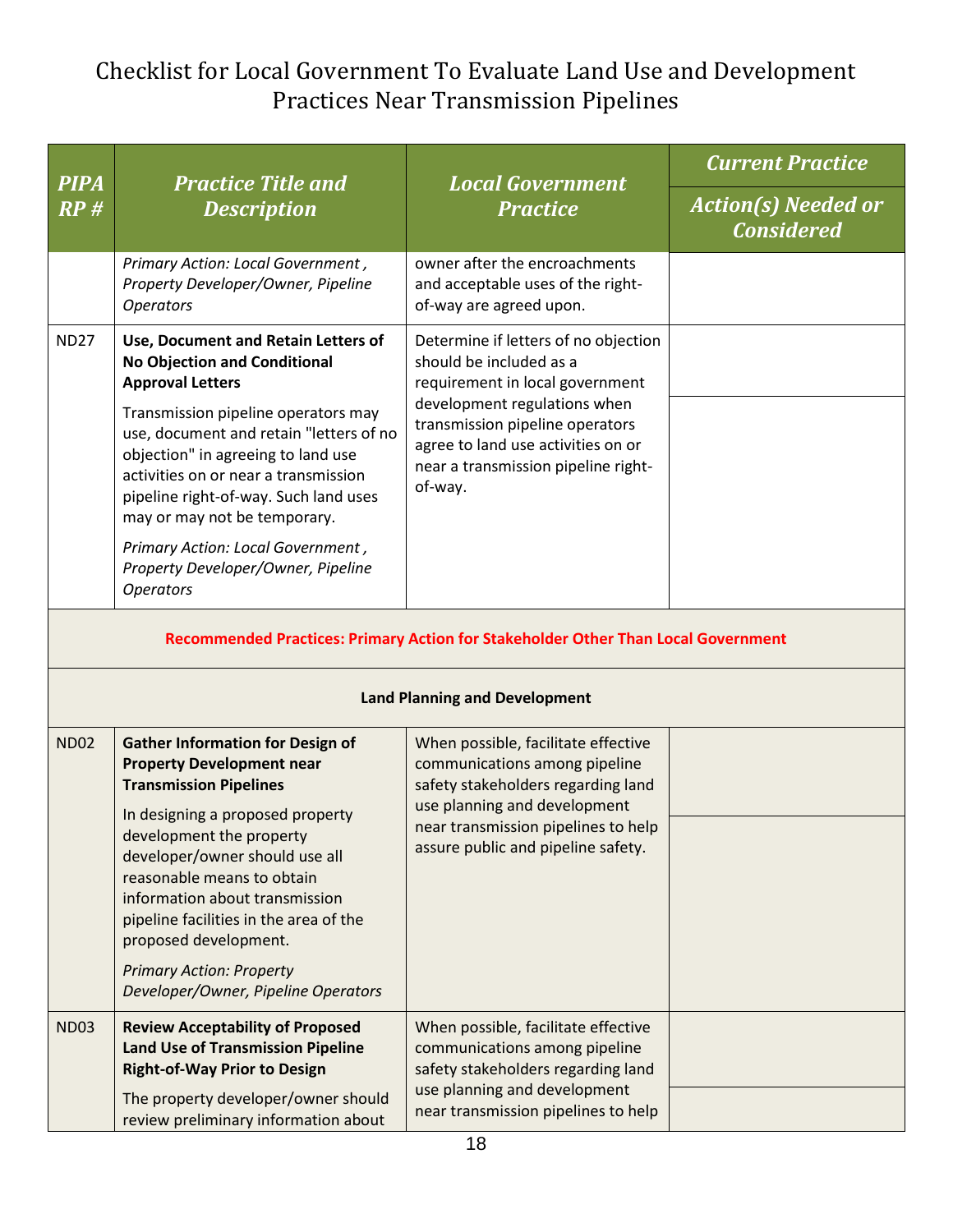| <b>PIPA</b><br>RP#                                | <b>Practice Title and</b><br><b>Description</b>                                                                                                                                                                                                                                                                                                                                                                                             | <b>Local Government</b><br><b>Practice</b>                                                                                                                                                                              | <b>Current Practice</b>                         |  |
|---------------------------------------------------|---------------------------------------------------------------------------------------------------------------------------------------------------------------------------------------------------------------------------------------------------------------------------------------------------------------------------------------------------------------------------------------------------------------------------------------------|-------------------------------------------------------------------------------------------------------------------------------------------------------------------------------------------------------------------------|-------------------------------------------------|--|
|                                                   |                                                                                                                                                                                                                                                                                                                                                                                                                                             |                                                                                                                                                                                                                         | <b>Action(s) Needed or</b><br><b>Considered</b> |  |
|                                                   | acceptable land uses on a transmission<br>pipeline right-of-way prior to the<br>design of a property development.<br><b>Primary Action: Property</b><br>Developer/Owner                                                                                                                                                                                                                                                                     | assure public and pipeline safety.<br>Understanding encroachment<br>issues can help to facilitate their<br>resolution.<br>(Reference PIPA Recommended<br>Practice BL13.)                                                |                                                 |  |
| <b>ND04</b>                                       | <b>Coordinate Property Development</b><br><b>Design and Construction with</b><br><b>Transmission Pipeline Operator</b>                                                                                                                                                                                                                                                                                                                      | When possible, facilitate effective<br>communications among pipeline<br>safety stakeholders.                                                                                                                            |                                                 |  |
|                                                   | When property development is<br>planned within the consultation zone<br>(reference PIPA Recommended<br>Practice BL05), the property<br>developer/owner and the transmission<br>pipeline operator should communicate<br>to ensure possible impacts of pipeline<br>incidents and maintenance needs are<br>considered during development design<br>and construction.<br><b>Primary Action: Property</b><br>Developer/Owner, Pipeline Operators |                                                                                                                                                                                                                         |                                                 |  |
| <b>Pipeline Maintenance and Damage Prevention</b> |                                                                                                                                                                                                                                                                                                                                                                                                                                             |                                                                                                                                                                                                                         |                                                 |  |
| <b>BL12</b>                                       | <b>Notify Stakeholders of Right-of-Way</b><br><b>Maintenance Activities</b><br>Transmission pipeline operators should<br>notify affected stakeholders of right-of-<br>way maintenance activities, including<br>vegetation management.<br><b>Primary Action: Pipeline Operators</b>                                                                                                                                                          | When possible, facilitate effective<br>communications among pipeline<br>safety stakeholders regarding land<br>use planning and development<br>near transmission pipelines to help<br>assure public and pipeline safety. |                                                 |  |
| <b>BL13</b>                                       | <b>Prevent and Manage Right-of-Way</b><br><b>Encroachment</b><br>Transmission pipeline operators should                                                                                                                                                                                                                                                                                                                                     | When possible, facilitate effective<br>communications among pipeline<br>safety stakeholders regarding land                                                                                                              |                                                 |  |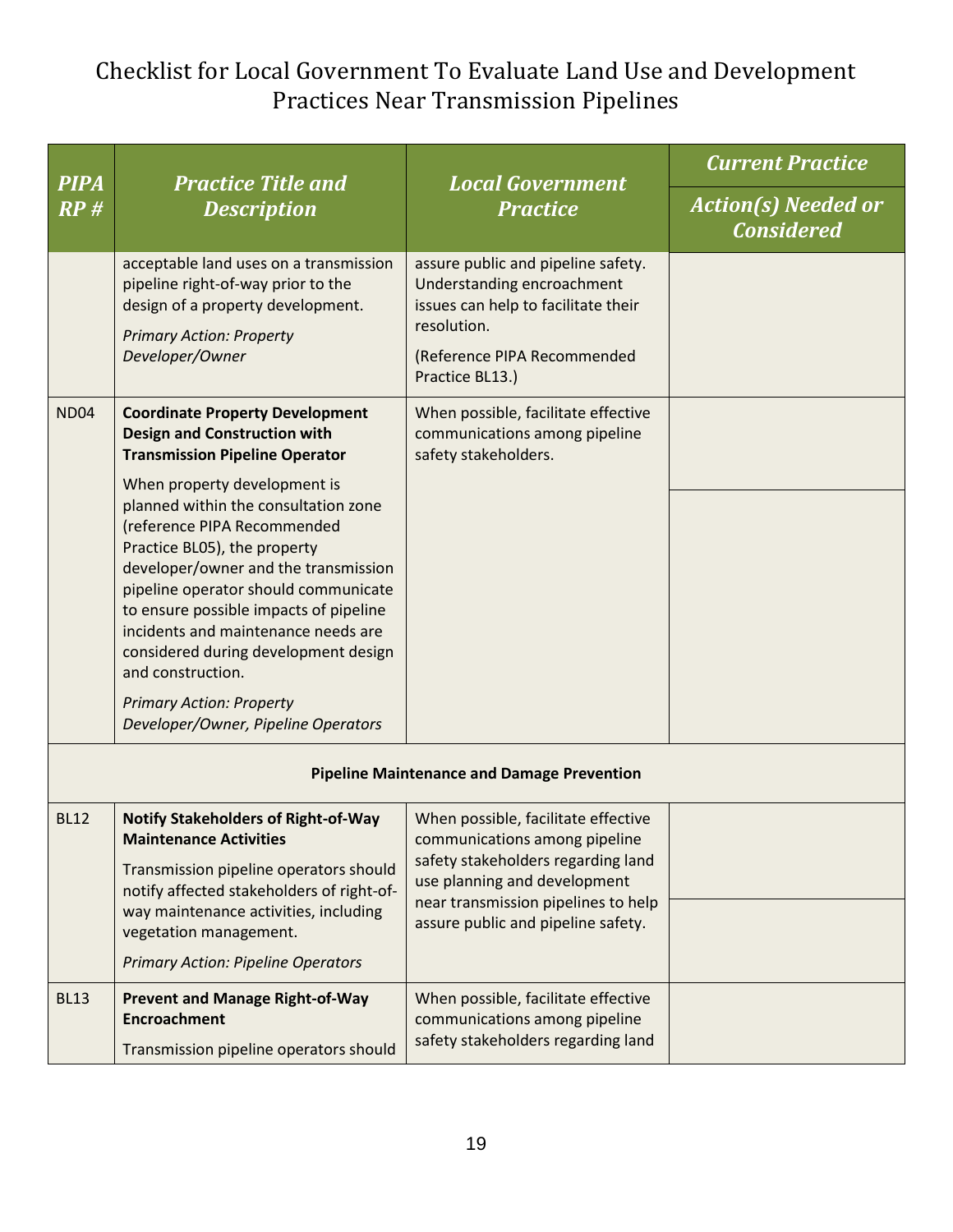| <b>PIPA</b><br>RP#      | <b>Practice Title and</b><br><b>Description</b>                                                                                                                                                                                                                                                                                                                                                                                      | <b>Local Government</b><br><b>Practice</b>                                                                                                                                                                                                                                                                                                                                                                                                                                                                                                                                                                                                                                                        | <b>Current Practice</b>                         |
|-------------------------|--------------------------------------------------------------------------------------------------------------------------------------------------------------------------------------------------------------------------------------------------------------------------------------------------------------------------------------------------------------------------------------------------------------------------------------|---------------------------------------------------------------------------------------------------------------------------------------------------------------------------------------------------------------------------------------------------------------------------------------------------------------------------------------------------------------------------------------------------------------------------------------------------------------------------------------------------------------------------------------------------------------------------------------------------------------------------------------------------------------------------------------------------|-------------------------------------------------|
|                         |                                                                                                                                                                                                                                                                                                                                                                                                                                      |                                                                                                                                                                                                                                                                                                                                                                                                                                                                                                                                                                                                                                                                                                   | <b>Action(s) Needed or</b><br><b>Considered</b> |
|                         | communicate in a documented and<br>timely manner with property<br>developers/owners to prevent or<br>rectify unacceptable encroachments or<br>inappropriate human activity within<br>the transmission pipeline right-of-way.<br><b>Primary Action: Pipeline Operators</b>                                                                                                                                                            | use planning and development<br>near transmission pipelines to help<br>assure public and pipeline safety.<br>Understanding encroachment<br>issues can help to facilitate their<br>resolution.                                                                                                                                                                                                                                                                                                                                                                                                                                                                                                     |                                                 |
| <b>BL15</b>             | <b>Enhance Damage Prevention Practices</b><br>near High-Priority Subsurface Facilities<br>Transmission pipeline operators should<br>implement enhanced damage<br>prevention practices within the<br>transmission pipeline right-of-way to<br>ensure that pipeline operators and<br>excavators meet on-site prior to<br>excavation activity near high-priority<br>subsurface facilities.<br><b>Primary Action: Pipeline Operators</b> | Take steps to eliminate<br>exemptions from one-call<br>requirements that can result in<br>damage to pipelines and other<br>underground facilities, as noted<br>above. Local governments should<br>ensure their own departmental<br>personnel responsible for<br>excavating are aware of the need<br>to communicate with pipeline<br>operators before digging near<br>pipelines and require confirmation<br>that such communication occurs.<br>When possible, local governments<br>should facilitate effective<br>communications among pipeline<br>safety stakeholders regarding land<br>use planning and development<br>near transmission pipelines to help<br>assure public and pipeline safety. |                                                 |
| <b>Maps and Records</b> |                                                                                                                                                                                                                                                                                                                                                                                                                                      |                                                                                                                                                                                                                                                                                                                                                                                                                                                                                                                                                                                                                                                                                                   |                                                 |
| <b>BL07</b>             | <b>Understand the Elements of a</b><br><b>Transmission Pipeline Easement</b><br>Property developers/owners should                                                                                                                                                                                                                                                                                                                    | Affected local government<br>agencies, such as records<br>departments, should be familiar<br>with the issues, elements of and                                                                                                                                                                                                                                                                                                                                                                                                                                                                                                                                                                     |                                                 |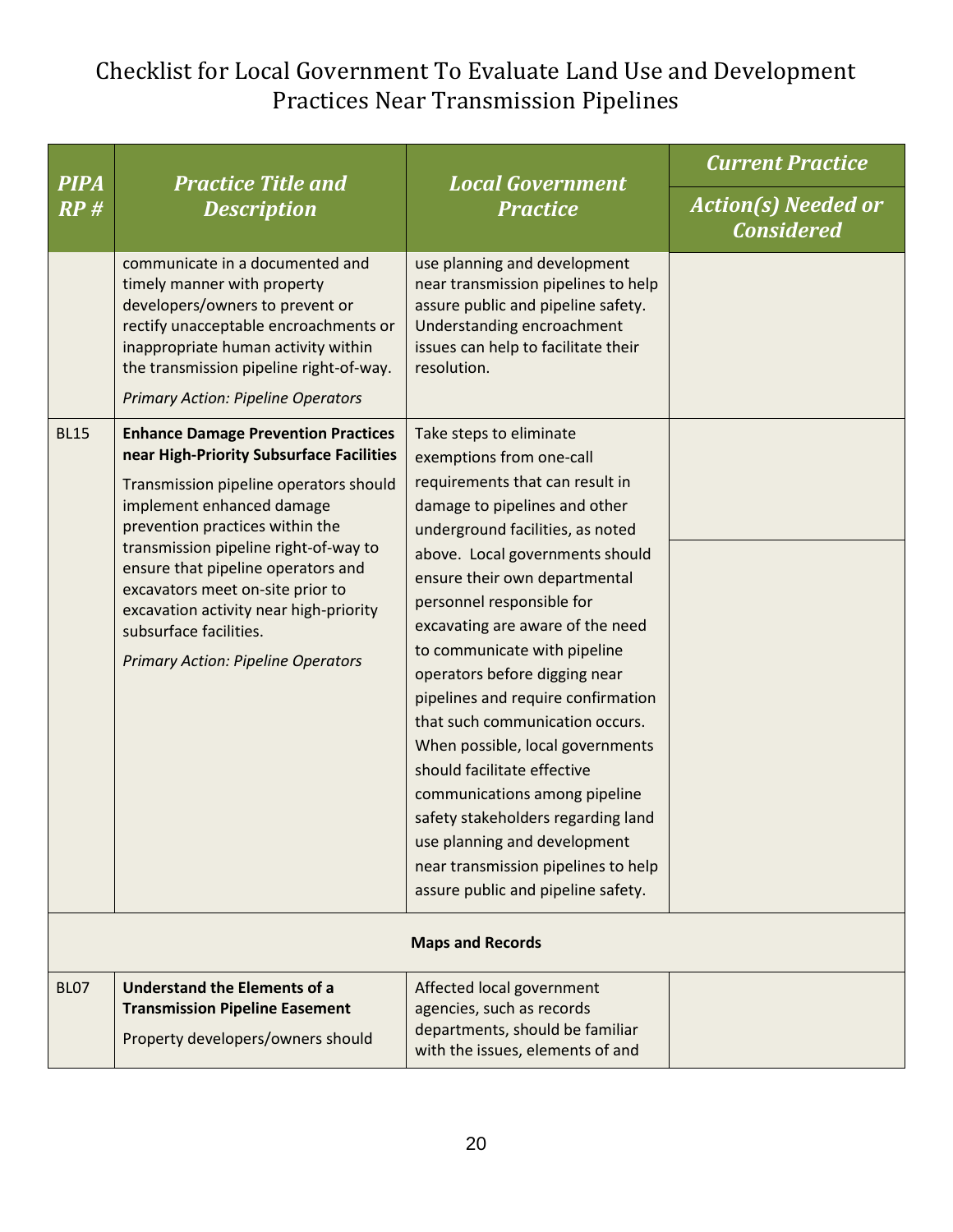| <b>PIPA</b><br>RP# | <b>Practice Title and</b><br><b>Description</b>                                                                                                                                                                                                                                                          | <b>Local Government</b><br><b>Practice</b>                                                                                                                                                                                                                                                                                                                                                                                                                                                                                                                                                                | <b>Current Practice</b>                         |
|--------------------|----------------------------------------------------------------------------------------------------------------------------------------------------------------------------------------------------------------------------------------------------------------------------------------------------------|-----------------------------------------------------------------------------------------------------------------------------------------------------------------------------------------------------------------------------------------------------------------------------------------------------------------------------------------------------------------------------------------------------------------------------------------------------------------------------------------------------------------------------------------------------------------------------------------------------------|-------------------------------------------------|
|                    |                                                                                                                                                                                                                                                                                                          |                                                                                                                                                                                                                                                                                                                                                                                                                                                                                                                                                                                                           | <b>Action(s) Needed or</b><br><b>Considered</b> |
|                    | have an understanding of the elements<br>of and rights conveyed in a<br>transmission pipeline easement.<br><b>Primary Action: Property</b><br>Developer/Owner                                                                                                                                            | rights conveyed in transmission<br>pipeline easements and be able to<br>assist property developers/owners<br>in identifying and understanding<br>same. Local government should<br>facilitate access to easement<br>agreements and survey documents<br>where possible. Local government<br>should work with the property<br>developer/owner and pipeline<br>operators to ensure that land use<br>and development plans do not<br>interfere with the current or<br>potential future locations of such<br>pipeline facilities or the operation<br>and maintenance of the pipeline<br>and related facilities. |                                                 |
| <b>BL09</b>        | <b>Document and Record Easement</b><br><b>Amendments</b><br>Easement amendments should be<br>documented, managed and recorded.<br><b>Primary Action: Property</b><br>Developer/Owner, Pipeline Operators                                                                                                 | Local governments (appropriate<br>statutory offices) should facilitate<br>the recording of land documents<br>and provide public access to the<br>records and public notice (i.e.<br>constructive notice) of<br>encumbrances on affected<br>properties. Land documents may<br>include easement agreements,<br>encroachment agreements, letters<br>of no objection, partial releases,<br>and easement amendments.                                                                                                                                                                                           |                                                 |
| <b>BL17</b>        | <b>Map Abandoned Pipelines</b><br>When a transmission pipeline operator<br>abandons a transmission pipeline,<br>information regarding the abandoned<br>pipeline should be maintained and<br>included in the information provided to<br>the one-call center.<br><b>Primary Action: Pipeline Operators</b> |                                                                                                                                                                                                                                                                                                                                                                                                                                                                                                                                                                                                           |                                                 |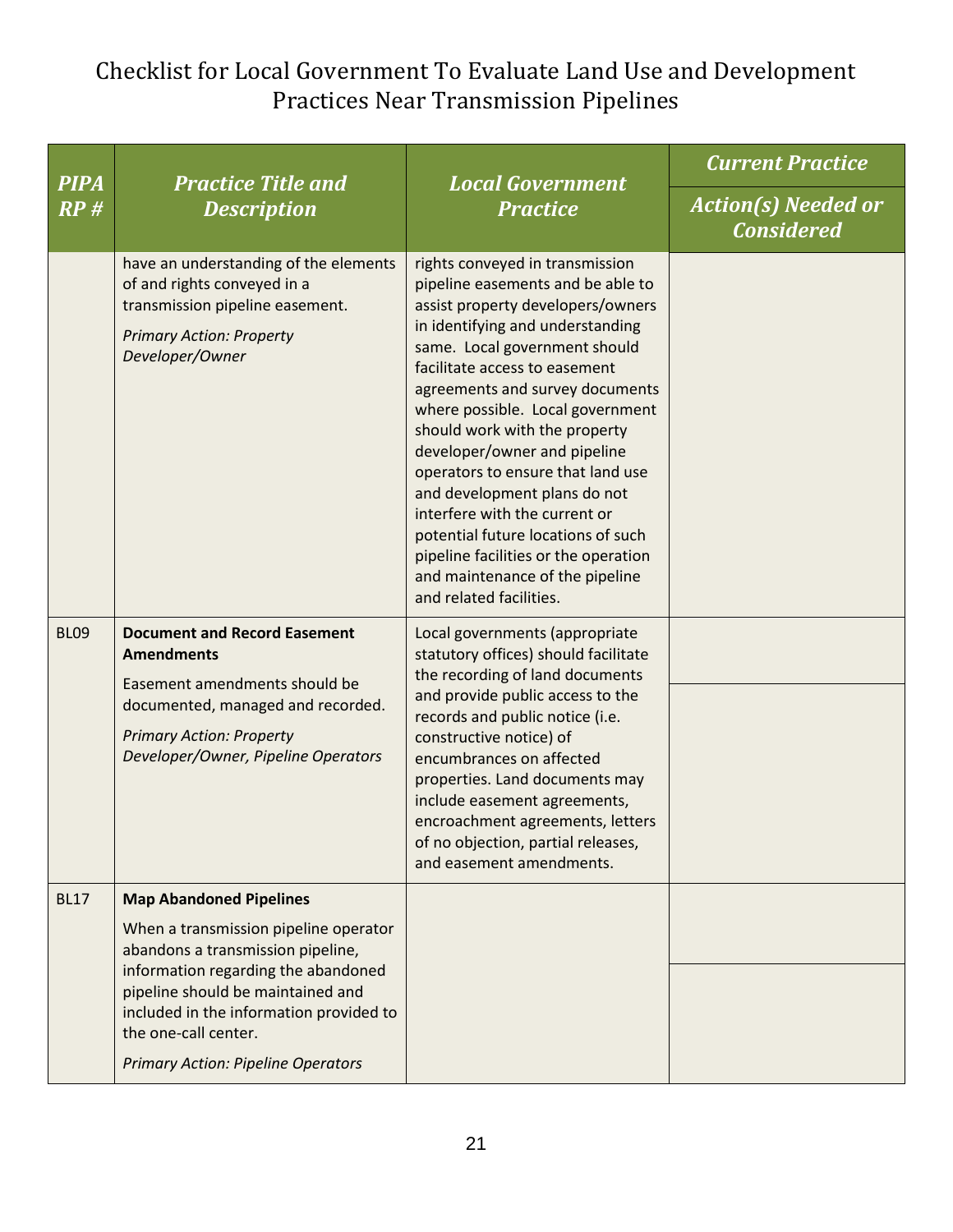| <b>PIPA</b>          | <b>Practice Title and</b>                                                                                                                                                                                                                                                            | <b>Local Government</b>                                                                                                                                                                                                                                                    | <b>Current Practice</b>                         |  |
|----------------------|--------------------------------------------------------------------------------------------------------------------------------------------------------------------------------------------------------------------------------------------------------------------------------------|----------------------------------------------------------------------------------------------------------------------------------------------------------------------------------------------------------------------------------------------------------------------------|-------------------------------------------------|--|
| RP#                  | <b>Description</b>                                                                                                                                                                                                                                                                   | <b>Practice</b>                                                                                                                                                                                                                                                            | <b>Action(s) Needed or</b><br><b>Considered</b> |  |
| <b>BL18</b>          | <b>Disclose Transmission Pipeline</b><br><b>Easements in Real Estate Transactions</b><br>As part of all real estate sales                                                                                                                                                            |                                                                                                                                                                                                                                                                            |                                                 |  |
|                      | contracts, each state should require<br>the disclosure of known transmission<br>pipeline easements on the property.                                                                                                                                                                  |                                                                                                                                                                                                                                                                            |                                                 |  |
|                      | <b>Primary Action: Real Estate</b><br>Commission                                                                                                                                                                                                                                     |                                                                                                                                                                                                                                                                            |                                                 |  |
| <b>ND28</b>          | <b>Document, Record and Retain Partial</b><br><b>Releases</b>                                                                                                                                                                                                                        | Facilitate the recordation at the<br>appropriate statutory office (i.e.                                                                                                                                                                                                    |                                                 |  |
|                      | Partial releases may be used to allow<br>some part of the transmission pipeline<br>right-of-way to be released from<br>certain easement conditions, and<br>should be documented, recorded and<br>retained.<br><b>Primary Action: Property</b><br>Developer/Owner, Pipeline Operators | county recorder, parish clerk) of<br>partial releases that allow some<br>part of the transmission pipeline<br>right-of-way to be released from<br>certain easement conditions.<br>Establish procedures for retention<br>of those releases for the life of the<br>easement. |                                                 |  |
| <b>Communication</b> |                                                                                                                                                                                                                                                                                      |                                                                                                                                                                                                                                                                            |                                                 |  |
| <b>BL10</b>          | <b>Implement Communications Plan</b><br>Transmission pipeline operators should<br>develop and implement effective                                                                                                                                                                    | When possible, facilitate effective<br>communications among pipeline<br>safety stakeholders regarding land<br>use planning and development                                                                                                                                 |                                                 |  |
|                      | communications plans when<br>communicating acceptable<br>transmission pipeline right-of-way uses<br>and activities to property<br>developers/owners and other<br>stakeholders.                                                                                                       | near transmission pipelines, to<br>help assure public and pipeline<br>safety.                                                                                                                                                                                              |                                                 |  |
|                      | <b>Primary Action: Property</b><br>Developer/Owner, Pipeline Operators                                                                                                                                                                                                               |                                                                                                                                                                                                                                                                            |                                                 |  |
| <b>BL11</b>          | <b>Effectively Communicate Pipeline Risk</b><br>and Risk Management Information<br>Transmission pipeline operators should                                                                                                                                                            | When possible, facilitate effective<br>communications among pipeline<br>safety stakeholders regarding land                                                                                                                                                                 |                                                 |  |
|                      | identify barriers to effectively                                                                                                                                                                                                                                                     | use planning and development<br>near transmission pipelines to help                                                                                                                                                                                                        |                                                 |  |